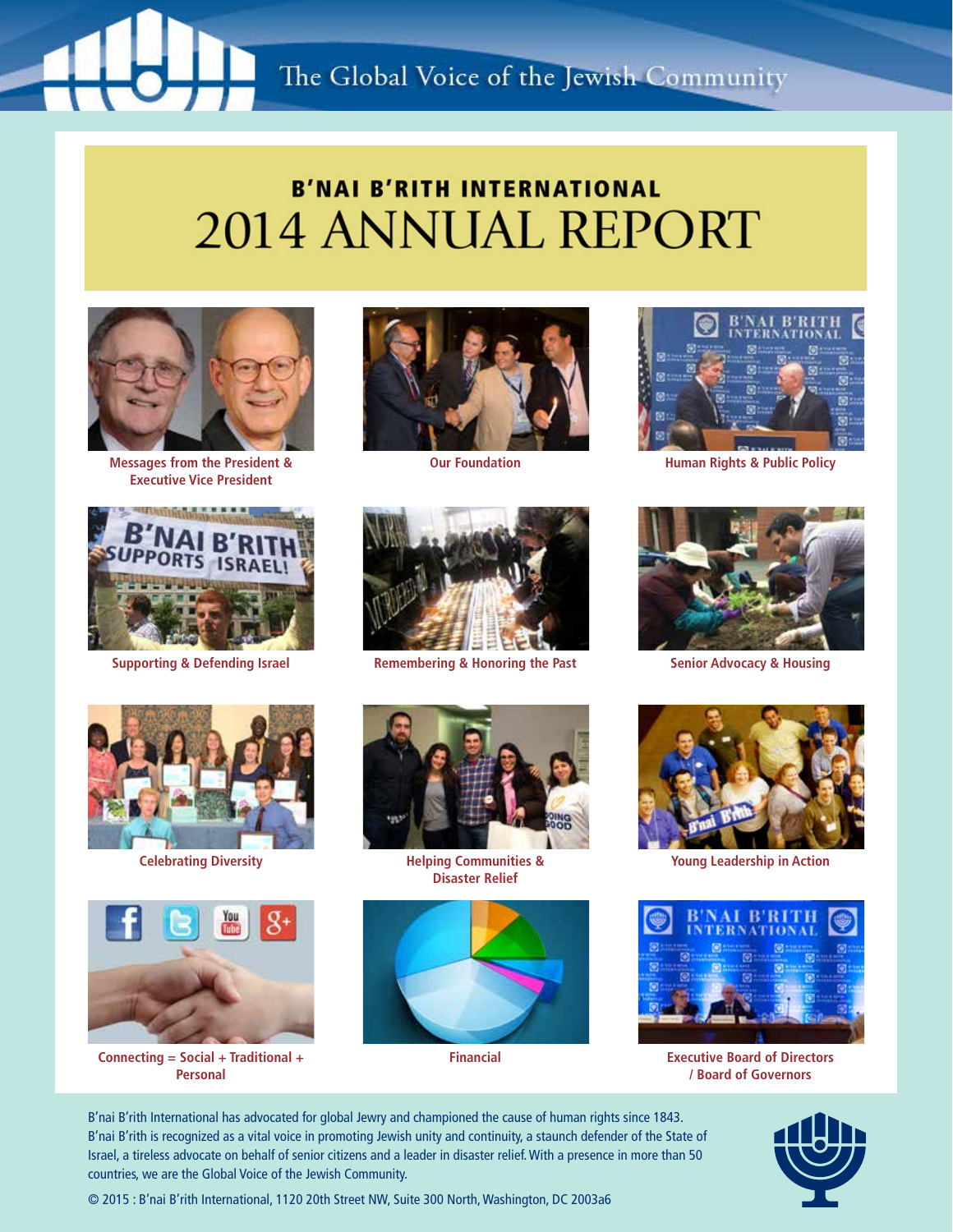#### From the President



#### Dear friend,

It is with great pride that I present to you our 2014 annual report. This report provides an opportunity to update you on the vital and vibrant work of our organization.

The pillars that support B'nai B'rith are as solid as ever. Our global presence, our policy expertise, our personal contacts at seats of government all combine to ensure we speak out for human rights, we support and defend Israel, we advocate for seniors—through our low-income housing program as well as by ensuring fair legislation—and we help communities recovering from natural disasters.

As the Global Voice of the Jewish Community, we embrace the trust you have placed in us to speak out when Israel is marginalized and to ensure world leaders know our cause. We have members and supporters in more than 50 countries all working together on the problems facing Israel and Jews throughout the world.

As president, I have the distinct privilege of being present in so many places to speak out against anti-Semitism. Travelling with B'nai B'rith leaders as well as colleagues from other Jewish organizations enables B'nai B'rith to show solidarity with the Jews of the world.

Again and again, I am reminded that our internationality is our strength. We had members, supporters and friends join us in the spring at the formal gathering of the United Nations Human Rights Council, where Israel is a permanent agenda item of scorn and derision. And with each meeting with governmental leaders and council members, I gain a renewed sense of purpose for why we attend these events: to remind the global community that someone is looking, watching and speaking out against injustice.

In August, through our annual Policy Forum (held this year in Panama City, Panama), I was able to see first-hand the issues our global B'nai B'rith constituents face. And I was reminded, again, that we are an unparalleled recognized and respected global voice for Jews the world over, when the president of Panama addressed our forum—his first remarks to his nation's Jewish community since he took office.

I know as you review this annual report, you'll appreciate our perseverance and dedication to our mission—a commitment that has not wavered in our more than 17 decades of service.

Sincerely,

Uan J Jacobs

**Allan J. Jacobs** President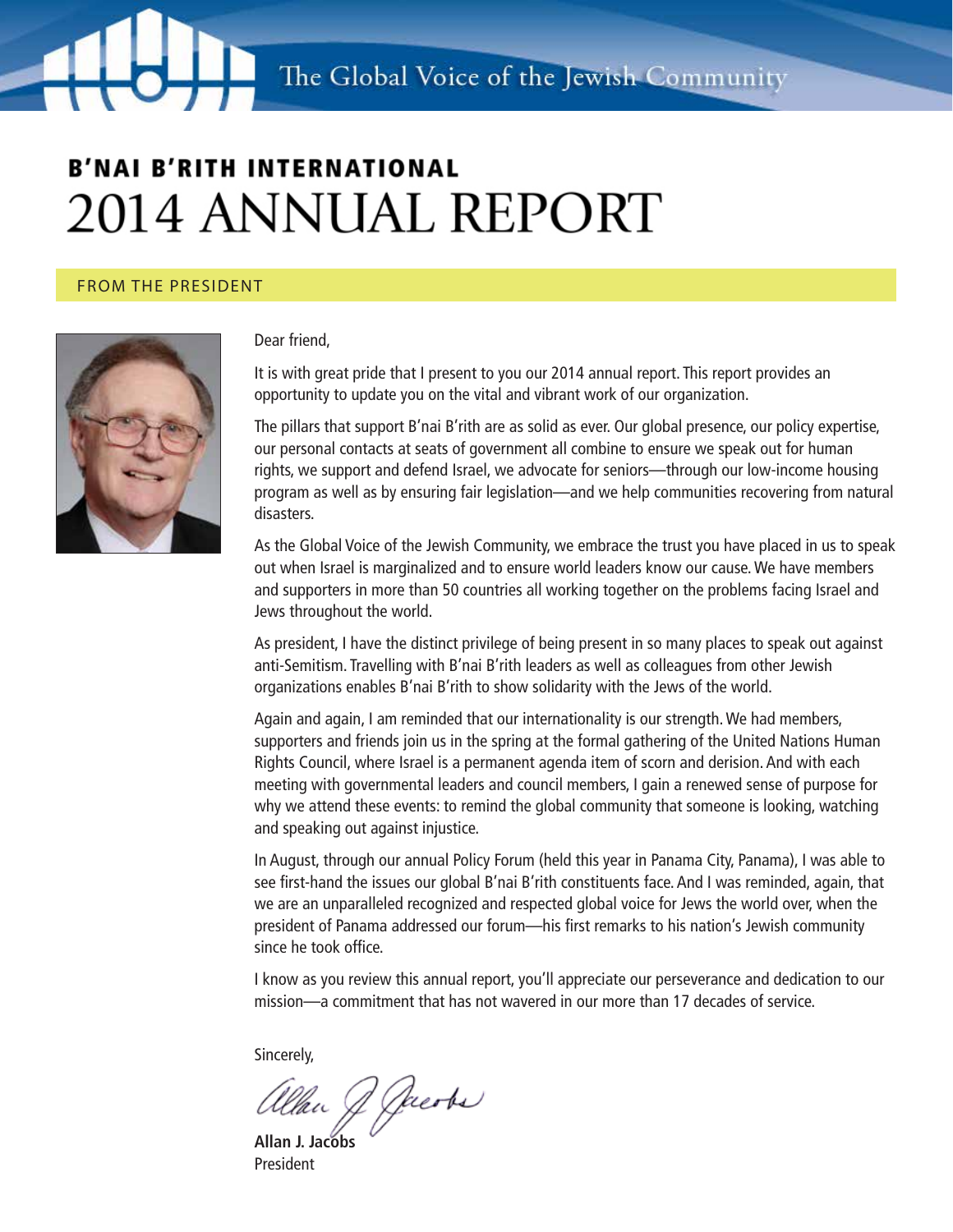#### From the Executive vice President



#### Dear friend,

The opportunity to reflect is one I cherish at the end of each year. In order to move forward successfully, we must understand where we came from, the obstacles we faced and the ones we overcame.

Over the course of more than 17 decades as a service organization, our dedication to Jewish issues, to human rights causes, to the welfare of senior citizens and to helping those in need hasn't wavered.

B'nai B'rith is a bulwark against those who seek to delegitimize and demonize the State of Israel. From the halls of the United Nations to the offices of world leaders, B'nai B'rith is a constant, vocal presence, condemning the unjust treatment of Israel at global institutions and offering solutions for the fair treatment of Israel and parity on the world stage.

With dedicated staff members and volunteers around the world, we combat anti-Semitism and other human rights abuses, while promoting interfaith tolerance and acceptance.

From our groundbreaking work establishing housing for low-income seniors starting in 1968, we have become a recognized authority on issues vital to seniors' well-being, such as lifelong access to medical care.

We step up to aid victims of disasters. This year alone, we allocated funds from our Disaster Relief program to help establish care and education projects in Africa to treat Ebola patients and curtail the spread of the deadly virus. And we launched a fund to help Israelis in the wake of the deadly Hamas rocket attacks into Israel.

We work every day for Jewish unity, security, continuity and tolerance. This work can only be achieved with the dedication of our remarkable volunteers, exceptional professional staff as well as the support and encouragement of so many within the Jewish community and beyond.

I know as you read this report, you will understand why I am immensely proud of B'nai B'rith's role as the Global Voice of the Jewish Community.

Sincerely,

Vierel F. Mariachan

**Daniel. S. Mariaschin** Executive Vice President and CEO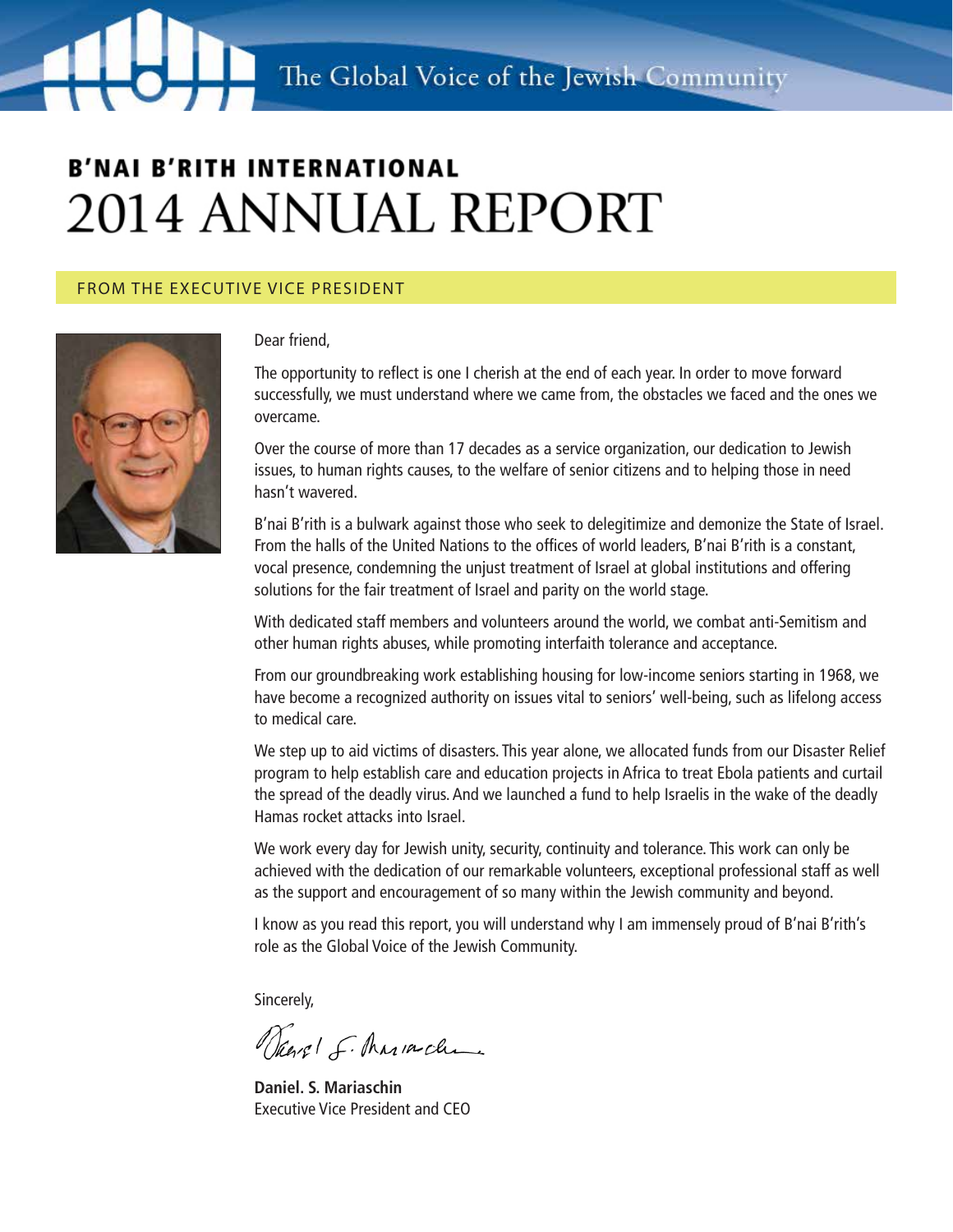### Our Foundation

B'nai B'rith International is dedicated to improving the quality of life for people around the globe. We are a national and global leader in advancing human rights; Israel advocacy; ensuring access to safe and affordable housing for low-income seniors and advocacy on vital issues concerning seniors and their families; diversity education; improving communities and helping communities in crisis. B'nai B'rith is as vital today as we were upon our founding 171 years ago. Making the world a safer, more tolerant and better place is the mission that still drives our organization.

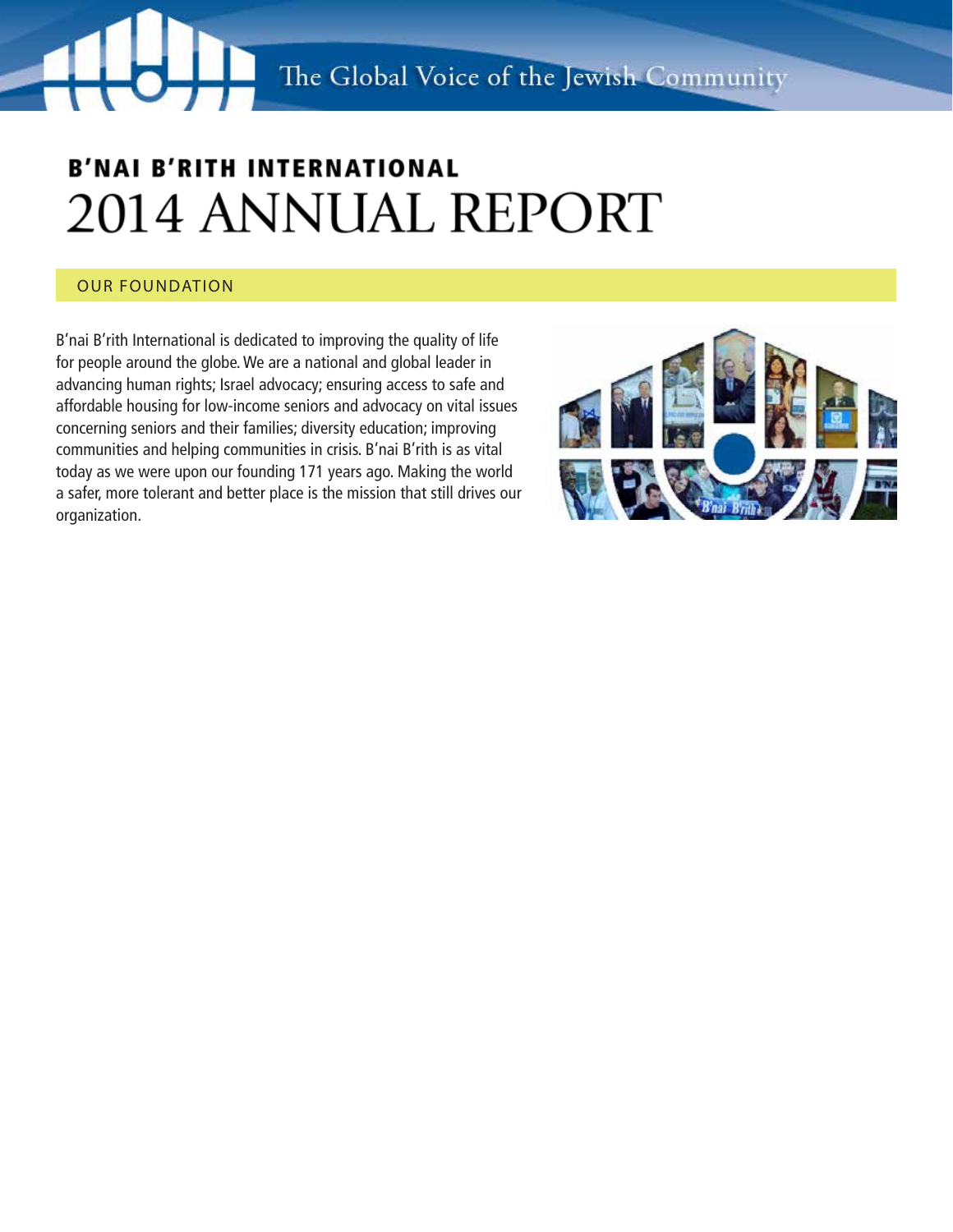Human Rights & Public Policy



We continue our long tradition of advocacy and action on domestic and international issues. Our connections at global seats of government, from city to city, nation to nation and continent to continent, ensure leaders pay heed to our concerns.

With our team of policy experts around the globe, B'nai B'rith is well positioned to have expertise and access in the domestic and international arenas.



At the United Nations, we play a leading role as a non-governmental organization. At the various venues of the United Nations, B'nai B'rith is a forceful presence in the defense of Israel. During the conflict in Gaza, the United Nations was particularly one-sided in its resolutions and condemnations—holding Israel, but not the terror group Hamas responsible.

Our volunteers and staff engaged in exhaustive direct advocacy with numerous ambassadors, in New York and Geneva, with heads of state as well as with U.N. Secretary-General Ban Kimoon. Using our long history at the United Nations as a guide, we took the lead advocating for the inclusion of Yom Kippur on the official United Nations calendar, writing an op-ed in the New York Times on this initiative.

Our human rights work spans continents: B'nai B'rith collaborated with partners on a Capitol Hill event protesting the unjust International Court of Justice opposition to Israel's counterterrorism fence. We also held a major event at UNESCO, the United Nations Educational, Scientific and Cultural Organization, promoting the Judeo-Spanish language (Ladino).

At our program at the United Nations on International Holocaust Remembrance Day, we advocated for interfaith solidarity by focusing on Albanian Muslims' and Christians' extraordinary rescue of Jew s during World War II.

In June, B'nai B'rith leaders engaged with United Nations officials in New York for our U.N. Days programming, meeting with twodozen ambassadors and other senior diplomats from around the globe, including nation-members of the U.N. Security Council. These meetings help remind the United Nations leadership and agencies that someone is looking over their shoulder and will hold them accountable for unjust decisions and resolutions leveled at Israel.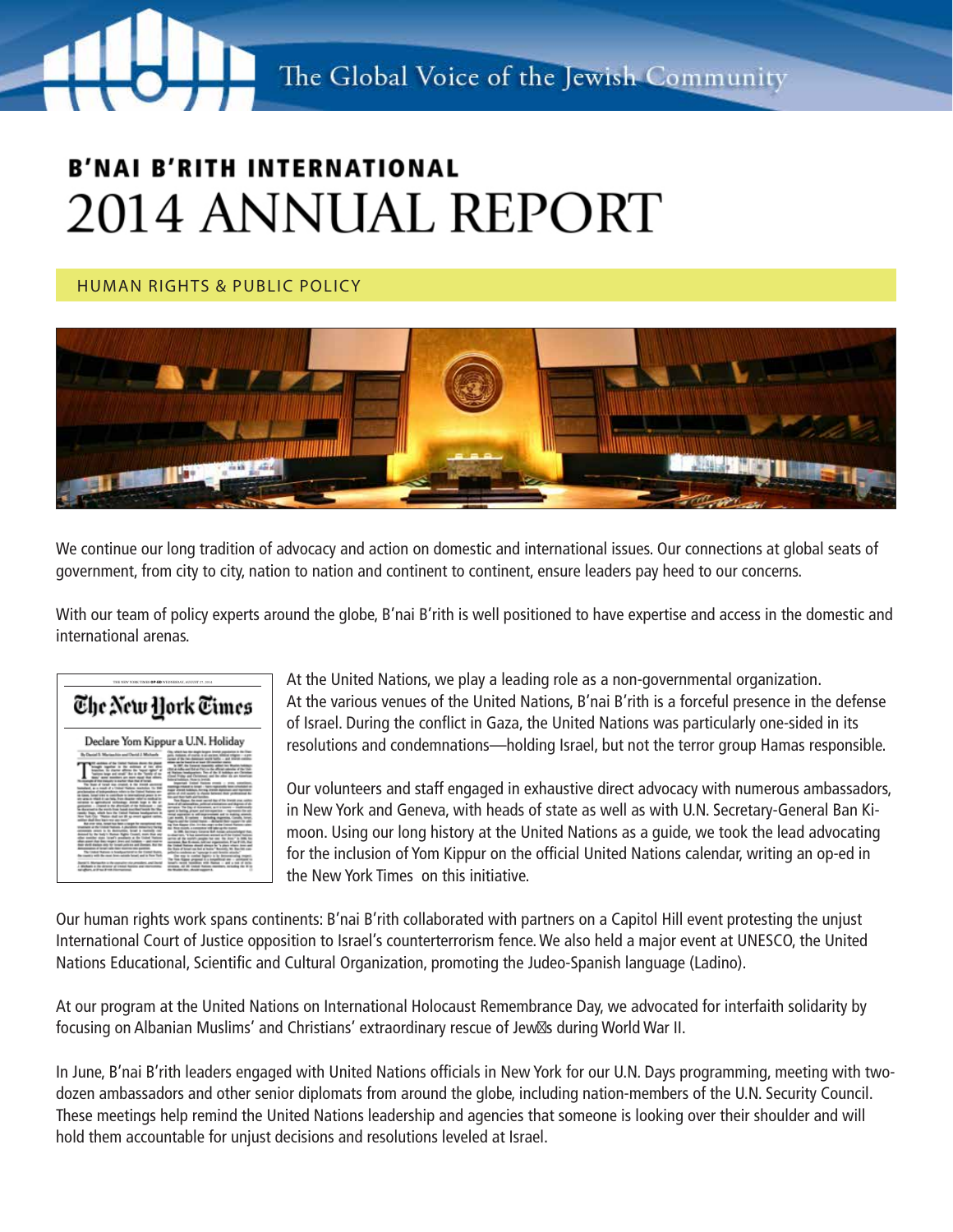### Human Rights & Public Policy

In the spring, we sent our annual leadership delegation to Geneva to address key issues facing the United Nations Human Rights Council including the council's singular mistreatment of Israel, the increasingly disastrous humanitarian situation in and around Syria and Iran's ever-present threat to global security.

During the Gaza conflict, B'nai B'rith was in touch with global leaders and spoke out publicly to ensure the international community understood the conflict was a result of Hamas' aggression and offensive actions. B'nai B'rith leaders met with U.S. Secretary of State John Kerry and U.N. Secretary-General Ban Ki-moon to express support for Israel.

Throughout the year, we actively engaged in Congressional outreach, using new online tools to connect thousands of B'nai B'rith members



and supporters to their congressional representatives on important pieces of legislation pertaining to Israel, including increased funding for Iron Dome, Israel's missile interception system that saved thousands of lives from Hamas rockets.

In Europe, B'nai B'rith is a member of a European Parliament advisory board's working group on anti-Semitism, which is striving to act with other European and national institutions to train law enforcement and use other legal tools to fight anti-Semitism. We briefed European parliamentarians, the European External Action Service and the European Commission on issues such as EU-Israel relations, the Gaza War and anti-Semitism in the EU. Member of the European Parliament and newly appointed Chair of the European Parliament Delegation for Relations with Israel Fulvio Martusciello visited Israel for the first time at the invitation of B'nai B'rith International. Working directly with the B'nai B'rith World Center in Jerusalem, his delegation met top Israeli lawmakers. Major issues raised during the meetings included EU-Israel relations, the Iranian threat and the latest on anti-Semitism throughout Europe.

Through our Cuban Jewish Relief Project, B'nai B'rith organized two missions to Cuba this year to help the small Cuban Jewish population with unmet needs such as medical supplies and educational materials, as well as to help support Jewish retirees. We have hosted missions to Cuba since 1995 to engage in religious activities and provide support to the local Jewish population.

 Our long and close ties with the Vatican ensure interfaith conciliation, which we hope will lead to greater understanding and acceptance across religious lines. B'nai B'rith was present during Pope Francis' visit to Israel in the spring, offering us a unique perspective on the efforts of this pope to keep the lines of interfaith dialogue free and open. This level of access demonstrates how our longevity and resourcefulness make us a key player on the global stage.

We later met in New York with the Vatican secretary of state, affirming our acute concern for persecuted Christians in the Middle East.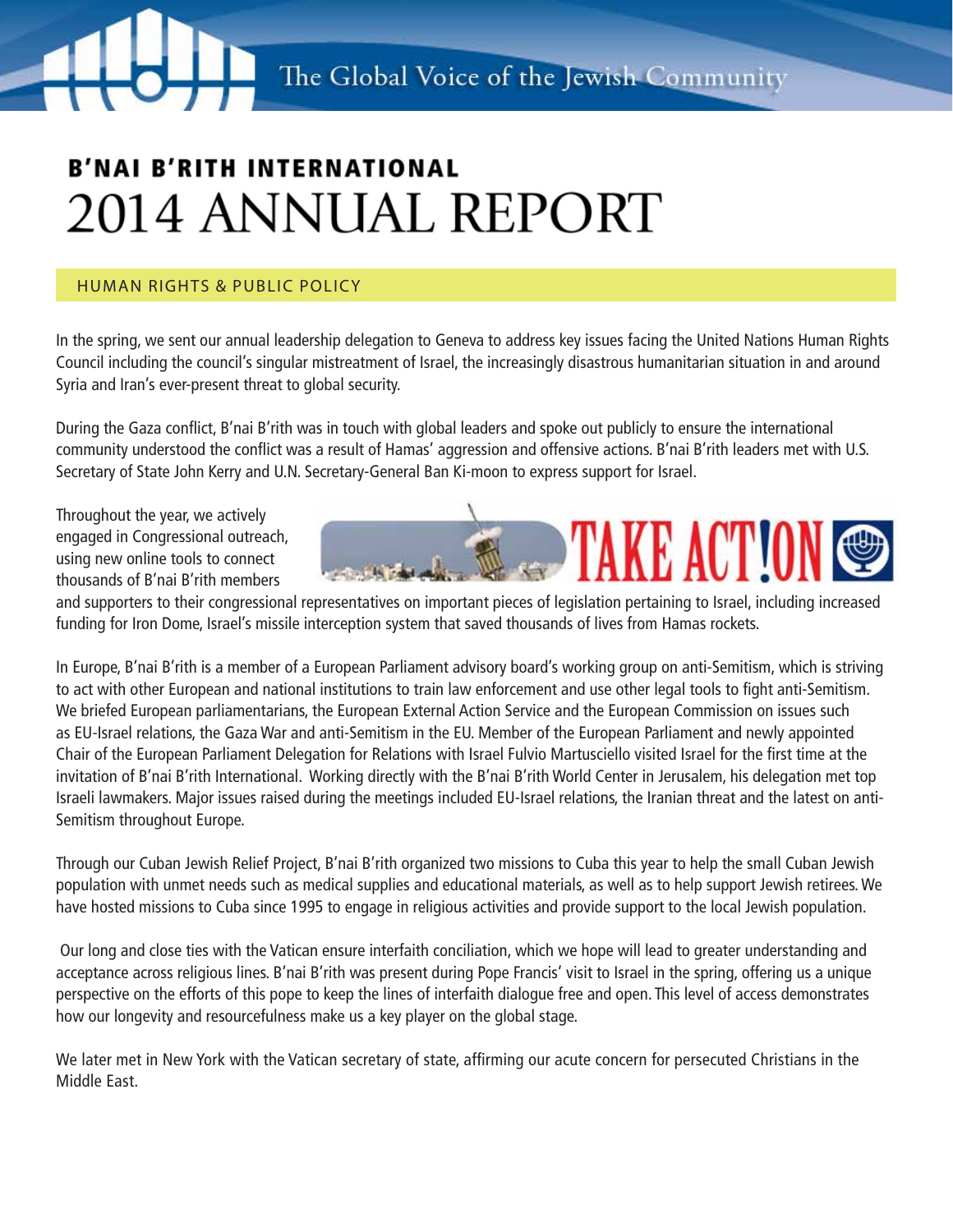### Human Rights & Public Policy

Our commitment to advancing Israel's place in the world and improving its relations with other nations is unparalleled. B'nai B'rith leaders took part in a historic three-country visit to Israel, Cyprus and Greece early this year, accompanying representatives from two American-Hellenic organizations. We analyzed the strategic and emerging relationship between the three countries by discussing critical issues with senior government officials in each. The trip has led to solid ties between the American Jewish and Hellenic communities.

Later in the year, we accepted the Humanitarian Award from the Greek American body AHEPA—the American Hellenic Educational Progressive Association. The group recognized our efforts "defending

human and civil rights and religious freedom," and for providing "humanitarian, spiritual or physical relief to those in need," as well as for our advocacy on behalf of seniors. B'nai B'rith is the first non-Greek organization to receive the honor.

B'nai B'rith International members and supporters gathered in Panama City, Panama, for the 2014 B'nai B'rith Policy Forum, the second time the forum has been held outside of the United States. Those in attendance were joined by a number of high-profile speakers, including Panamanian President Juan Carlos Varela (addressing the Panamanian Jewish Community for the first time since taking office), former Uruguayan President Julio Maria Sanguinetti and Israeli Minister of Intelligence and Strategic Affairs Yuval Steinitz, among others.

B'nai B'rith leaders, volunteers and supporters from 16 countries attended the forum which featured an opening ceremony at the Panama Canal.



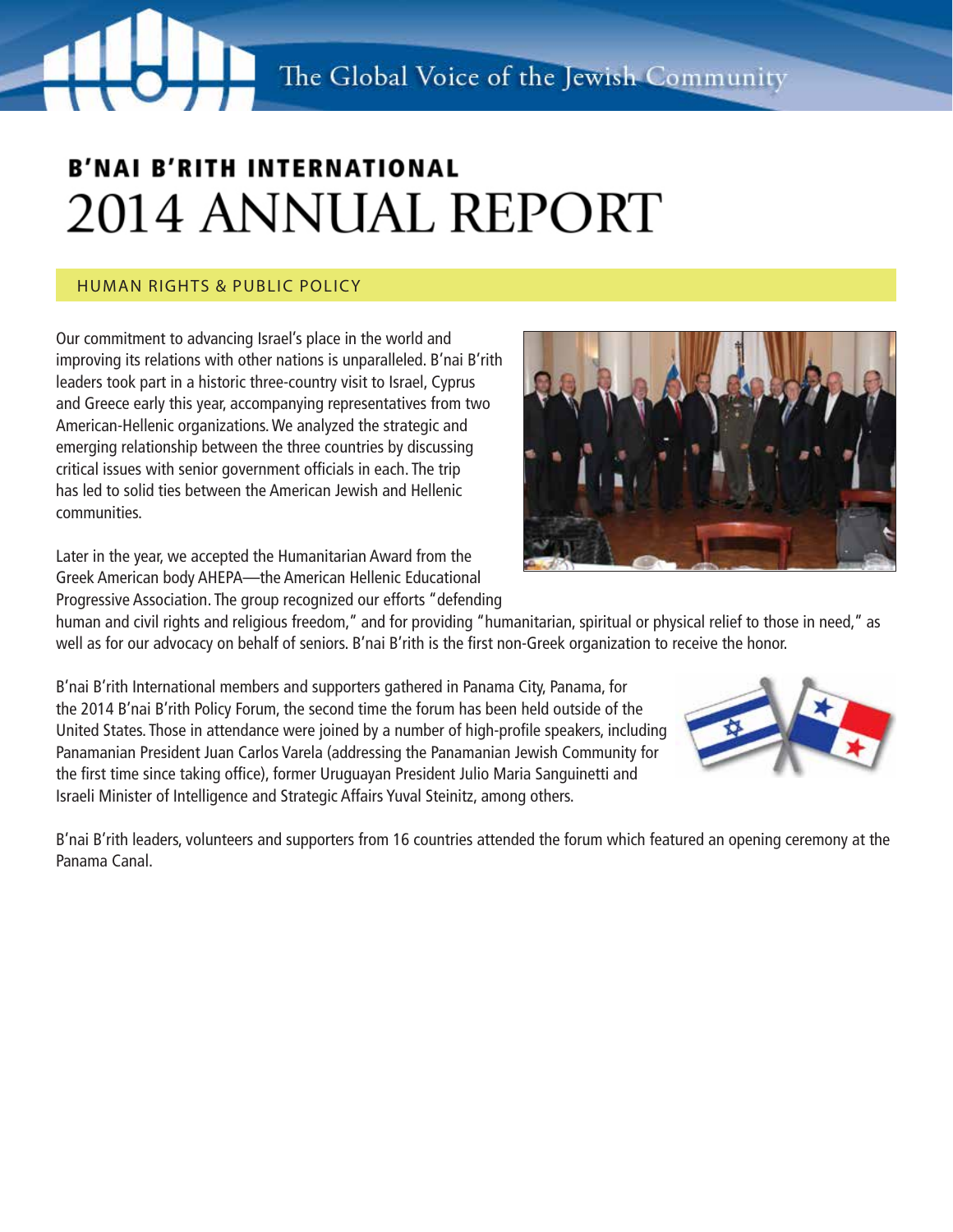Supporting & Defending Israel

### המרכז העולמי של בני ברית - ירושלים B'NAI B'RITH WORLD CENTER - JERUSALEM



Our World Center in Jerusalem keeps us well connected to events and leaders in Israel.

In an extraordinary show of solidarity with the people of Israel, a six-member mission consisting of members of the newlyelected executive committee of B'nai B'rith Europe visited the country in the midst of continuous rocket attacks from Gaza over the summer. Senior government officials briefed mission participants and the delegation saw first-hand the realities faced by Israelis during an extensive visit to the most heavily shelled areas. The mission provided an opportunity to directly convey the organization's message of unity and solidarity with the people of Israel.



IN MEMORY OF WOLF AND HILDA MATSDORF



של המרכז העולמי של בני בר בתקשורת הישראלית ע״ש וולף והילדה מטסדורף

Now marking its 22nd year, the B'nai B'rith World Center bestowed its award for Journalism Recognizing Excellence in Diaspora Reportage in memory of Wolf and Hilda Matsdorf. Winners of the award for 2014 were Matan Hodorov, chief economic correspondent for Channel 10 News and Judy Maltz, senior writer for Ha'aretz. A Lifetime Achievement Award in memory of Luis and Trudi Schydlowsky was presented to David Horovitz, founding editor of the Times of Israel and former editor-in-chief of the Jerusalem Post and Jerusalem Report for his dedication to extended Diaspora reportage over a 30-year career. A special citation for fostering Israel-Diaspora relations through the arts was presented to musician and composer Nurit Hirsh. For more than two decades, the award has



recognized excellence in reportage on contemporary Diaspora Jewish communities and on the state of Israel-Diaspora relations today in Israeli print, broadcast and electronic media.

The B'nai B'rith World Center in Jerusalem and Keren Kayemeth LeIsrael (KKL-JNF) held a unique joint Holocaust commemoration ceremony on Holocaust Martyrs' and Heroes' Remembrance Day (Yom Hashoah). This is the only ceremony to commemorate the heroism of Jews who rescued fellow Jews during the Holocaust. The Jewish Rescuers Citation was established in 2011 to bring more attention to the thousands of Jews who were active in rescue efforts throughout Europe, putting their own lives at risk in order to save other Jews. Nearly 100 citations have been presented to rescuers who operated in France, Germany, Holland, Greece and Hungary.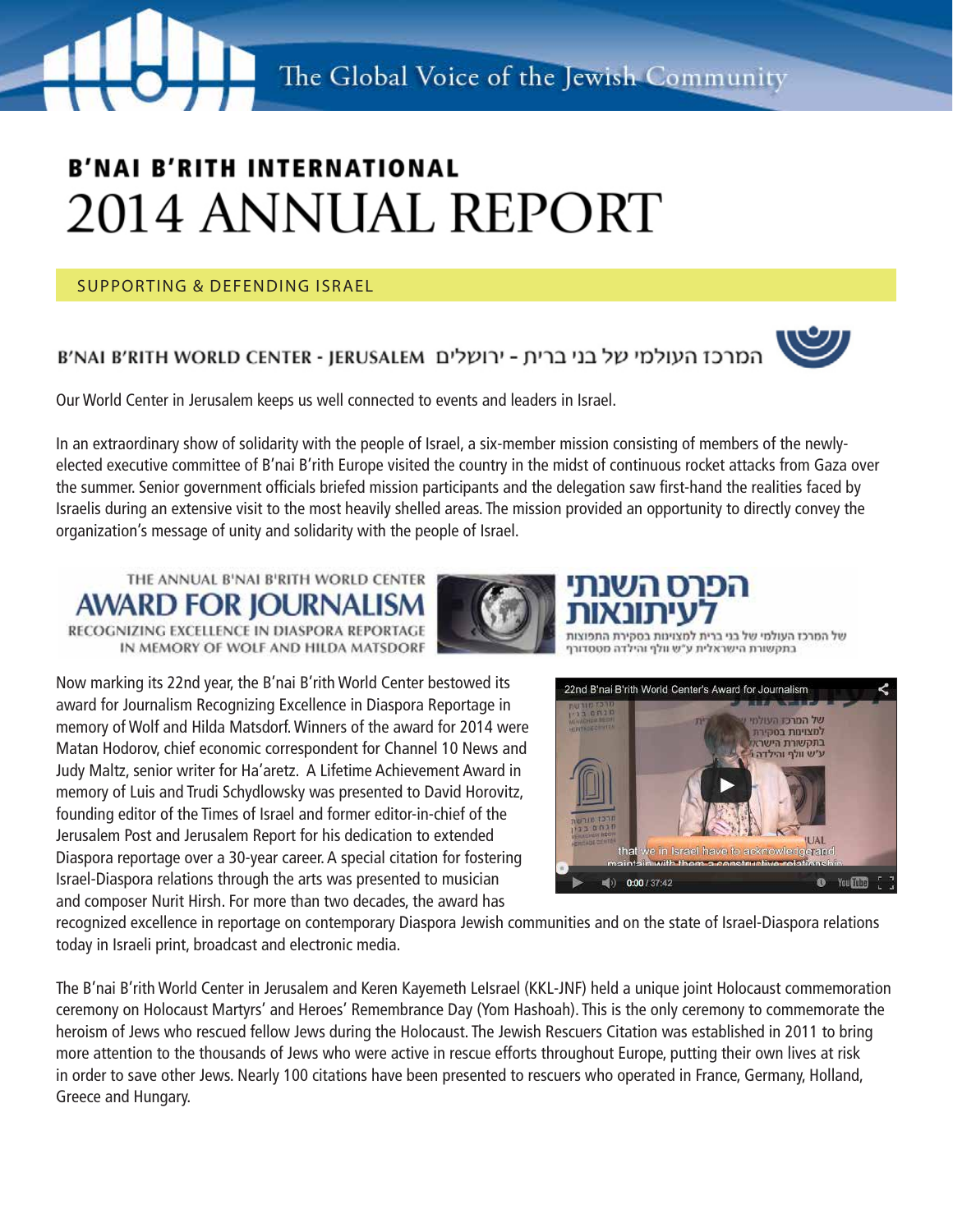### Supporting & Defending Israel



This year's event in Israel memorialized the rescue activities of Jonas Eckstein (1902-1971) who was an active member of the Jewish community and a successful wrestler in "Hakoach" Jewish sport club in Bratislava, Slovakia.

In the fall, B'nai B'rith International conferred the Jewish Rescuers Citation upon Berta Davidovitz Rubinsztejn, who rescued Jewish children in Budapest. One of the children she saved from certain death, Meir Brand, journeyed from his home in Israel to attend the ceremony in New York.

The B'nai B'rith World Center welcomed Dr. Rodney Colina, director of the virology lab at La Republica University in Salto, Uruguay, and winner of the B'nai B'rith Uruguay "Light and Truth Award" for 2013. The trip combined tours of historical sites such as Jerusalem's Old City, the Israel Museum and Masada—and meetings with peers from major Israeli research institutions.

For some 30 years, B'nai B'rith Uruguay's Light and Truth Award and Fraternidad Award have brought dozens of accomplished artists and scientists from Uruguay on their first visits to Israel, providing an opportunity for them to learn first-hand about the country's history, people and ethos, and to expand relations between Israeli and Latin American scholars.

Israel's defensive war in Gaza seemed to further isolate the Jewish state in the court of public opinion. B'nai B'rith publicly condemned four MERCOSUR (the South American trade bloc) members after the group issued a special release castigating Israel for "the use of disproportionate force" during its defensive military incursion into the Gaza Strip and insinuating Israel might be guilty of violating international humanitarian



law. The presidents of Argentina, Brazil, Uruguay and Venezuela all signed the special release. We also praised the principled stance of Paraguay, the fifth member of MERCOSUR, for refusing to sign the special release and thus denying it resolution status.

During the war in Gaza against Hamas, anti-Semitism and vitriol against Israel percolated in academia, media and social media throughout Latin America. Some government leaders from countries including Bolivia, Brazil, Cuba, Ecuador, Nicaragua, Uruguay and Venezuela also spoke publicly against the Jewish state.

B'nai B'rith Latin America condemned this anti-Israel animus through a series of op-eds in newspapers in those countries, intense and ongoing follow-up on social media and in meetings with governmental officers and lawmakers.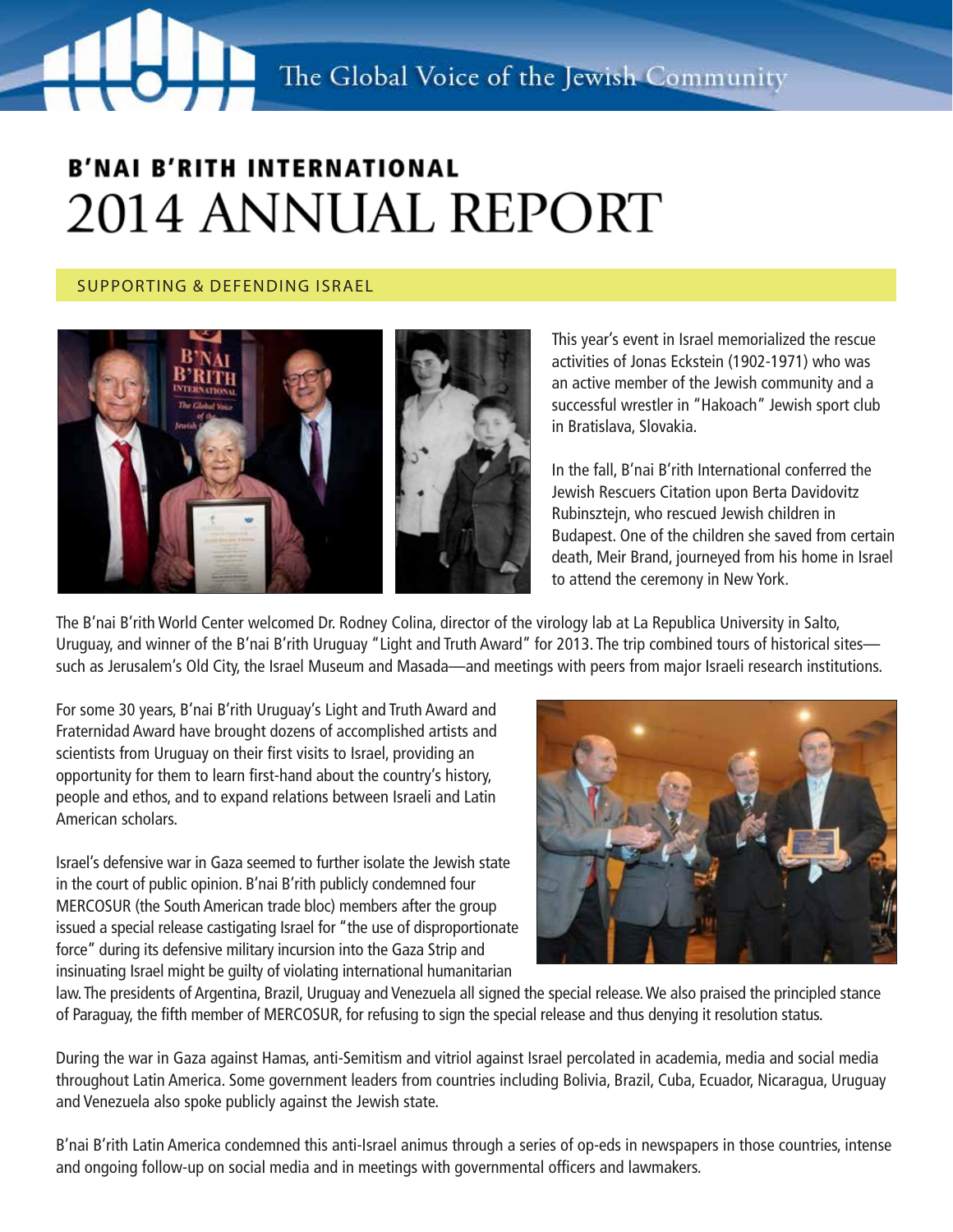### Supporting & Defending Israel

The B'nai B'rith World Center in Jerusalem hosted a mission of high level executives from the Argentinian branch of Securitas, a multinational security company with 300,000 employees in 53 counties. B'nai B'rith Argentina spear-headed the mission thanks to its long relationship with the company through its extensive corporate responsibility programs.

A five-person mission of top executives from Argentina's leading medical insurance company, OSDE (Organizacion de Servicios Directos Empresarios), traveled to Israel for a five-day visit initiated by B'nai B'rith Argentina, which has partnered with the OSDE Foundation for the past 12 years to provide humanitarian assistance to Argentinians in need. One of the ongoing aid projects, our Communities in Crisis program, has resulted in the donation of 480 wheelchairs plus more than 19,600,000 units of medicine provided by our partner, the Pittsburgh, Pa., based Brother's Brother Foundation. B'nai B'rith and OSDE work together to distribute the donated items.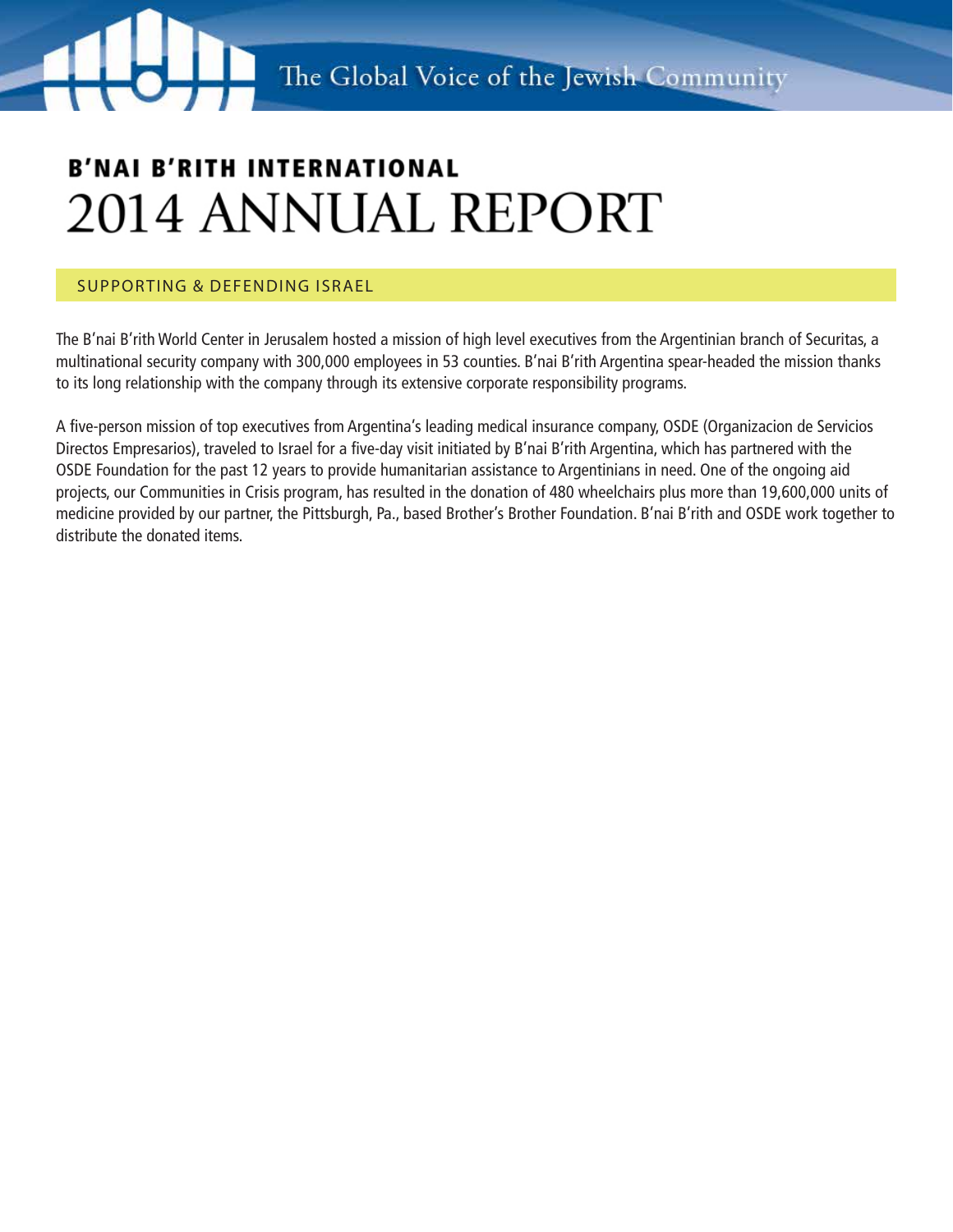### Senior advocacy & Housing

We are a globally recognized leader in the fields of senior housing and aging. B'nai B'rith has been a solid advocate for seniors in the United States for decades. We regularly meet with lawmakers to discuss the unique plight of the elderly in the United States and around the world. We speak out against legislation that could harm the often vulnerable senior population. We teach leaders at our low-income senior housing facilities practical lessons in such topics as suicide prevention and bullying prevention.

Access for low-income seniors to safe and affordable housing is one of our main organizational priorities, and what we have learned from more than 40 years in the field has shaped the rest of our aging policy agenda.

B'nai B'rith is the largest national Jewish sponsor of low-income housing for seniors in the United States, with 42 buildings in 26 communities. We also sponsor six buildings located in Toronto, Montreal and Vancouver, Canada, as well as additional facilities around the world. In the United States, with funding from the U.S. Department of Housing and Urban Development (HUD), we provide safe, affordable housing for more than 8,000 seniors of limited income without regard to race, national origin or religion. In order to fulfill our mission and standards of operations for each building, B'nai B'rith staff provides ongoing training, troubleshooting, programming and advocacy outreach for the entire housing network. Local B'nai B'rith volunteers provide guidance to buildings in their communities.

In Congress, we strongly advocate for housing funds, aiming to stop further cuts.

The annual B'nai B'rith International Conference on Senior Housing, which brings together members of the various boards of directors and management professionals of the buildings for three days of training, was held this year in Hot Springs, Ark., in October. After hearing from experts on the state of funding for affordable senior housing in the United States, participants focused on expanding volunteer networks and the future of affordable housing.

B'nai B'rith also hosted a three-day training session for our property managers and service coordinators this summer in Chicago. A featured topic was how the B'nai B'rith Young Leadership Network can provide



programming events in the senior housing buildings. Attendees learned how to apply for financial grants and assistance to help develop service programs. And they dealt with issues of fair housing—ensuring that buildings are in compliance with laws pertaining to potential discrimination.



B'nai B'rith helped derail a plan to cut the Social Security Cost-of-Living Adjustment that would have affected all current and future beneficiaries. Our vigilance on this issue does not wane. We are leading the fight to stop the Social Security Administration from eliminating several key services from their field offices. We persuaded Social Security to keep the services and work with us on ways to make it easier to supply information to people who need it.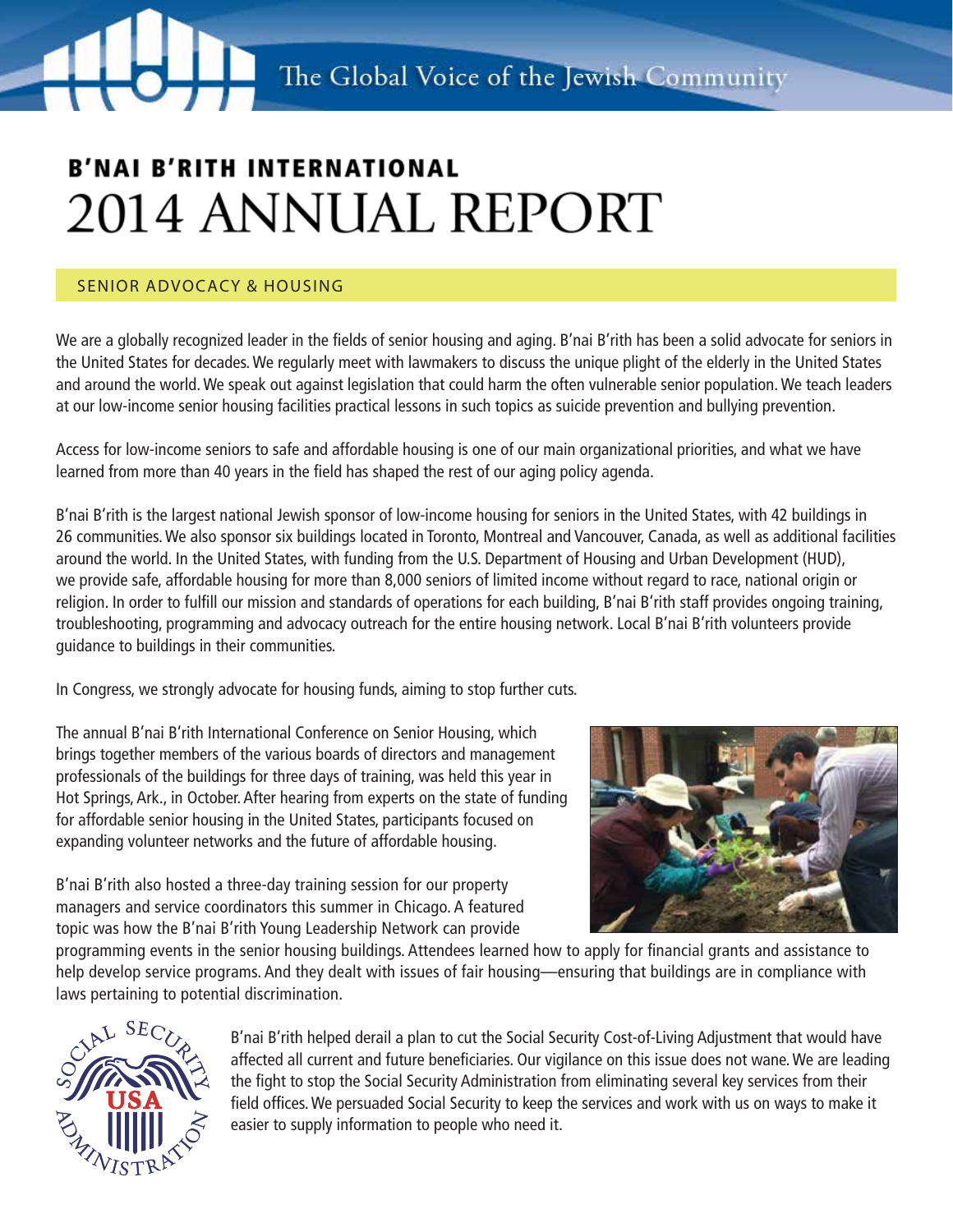### Senior advocacy & Housing

We are leading the effort to restore the paper mailing of the annual earnings statement from Social Security to all Americans. This mailing allows people to correct mistakes in time to help them ensure their benefits are fully realized. The paper mailing also helps people understand the benefits social security provides to workers and their families in the event of retirement, disability and death. Social Security will now mail them out to people on their "big birthdays" every five years. We continue to work with the Social Security Administration on getting back to more frequent statements.

We are working closely with Social Security Administration as it develops "Vision 2025" to make sure that future plans for the agency include quality services to people—especially older adults.

B'nai B'rith worked with both the Social Security Administration and Medicare on fair and clear implementation of the "Windsor decision" that requires the federal government to recognize same



sex marriages for federal benefits. Because Social Security bases its decisions on the recognition of marriage in a worker's state of residence, there are still issues where Americans in different states face different statuses at the federal level.

B'nai B'rith sprang to action when it was revealed that some Nazi war criminals who had sought refuge in the United States in the wake of the Holocaust, and later fled to their countries of origin, were receiving Social Security benefits through a legal loophole, despite having left the country and renounced their U.S. citizenship. We actively supported changing the law to close this loophole and deny Social Security to such individuals. Shortly after bringing the issue to the forefront, the House of Representatives introduced and unanimously passed the No Social Security for Nazis Act. The bill was subsequently passed by the Senate and signed into law by the president. B'nai B'rith is proud to have spurred Congress to quick and decisive action on bipartisan legislation to address this important issue.

We routinely advocate for legislative improvements to programs that benefit low-income persons, including the Social Security program, which provides modest incomes to older adults, many of whom reside in B'nai B'rith-sponsored housing. Many of these residents have no other source of income. As the program hasn't been adjusted for inflation, savings accounts with only a few hundred dollars can disqualify beneficiaries, as well as those who may be living with a relative or accepting other "care giving" from family. This creates an untenable administrative burden for the Social Security Administration, and discourages the kind of family care giving on which the long term care system in this country depends.

B'nai B'rith studies and reacts to each government budget plan to ensure programs for the elderly and low-income people are protected.

As part of B'nai B'rith's continued programming for residents of B'nai B'rith Senior Housing complexes, we again partnered with Bank of the West to bring an elder fraud prevention workshop to residents, this time at the B'nai B'rith Golden Years Apartments in North Hollywood, Calif. Attendees at the August event heard presentations on some common scams, identity fraud and other types of financial abuse.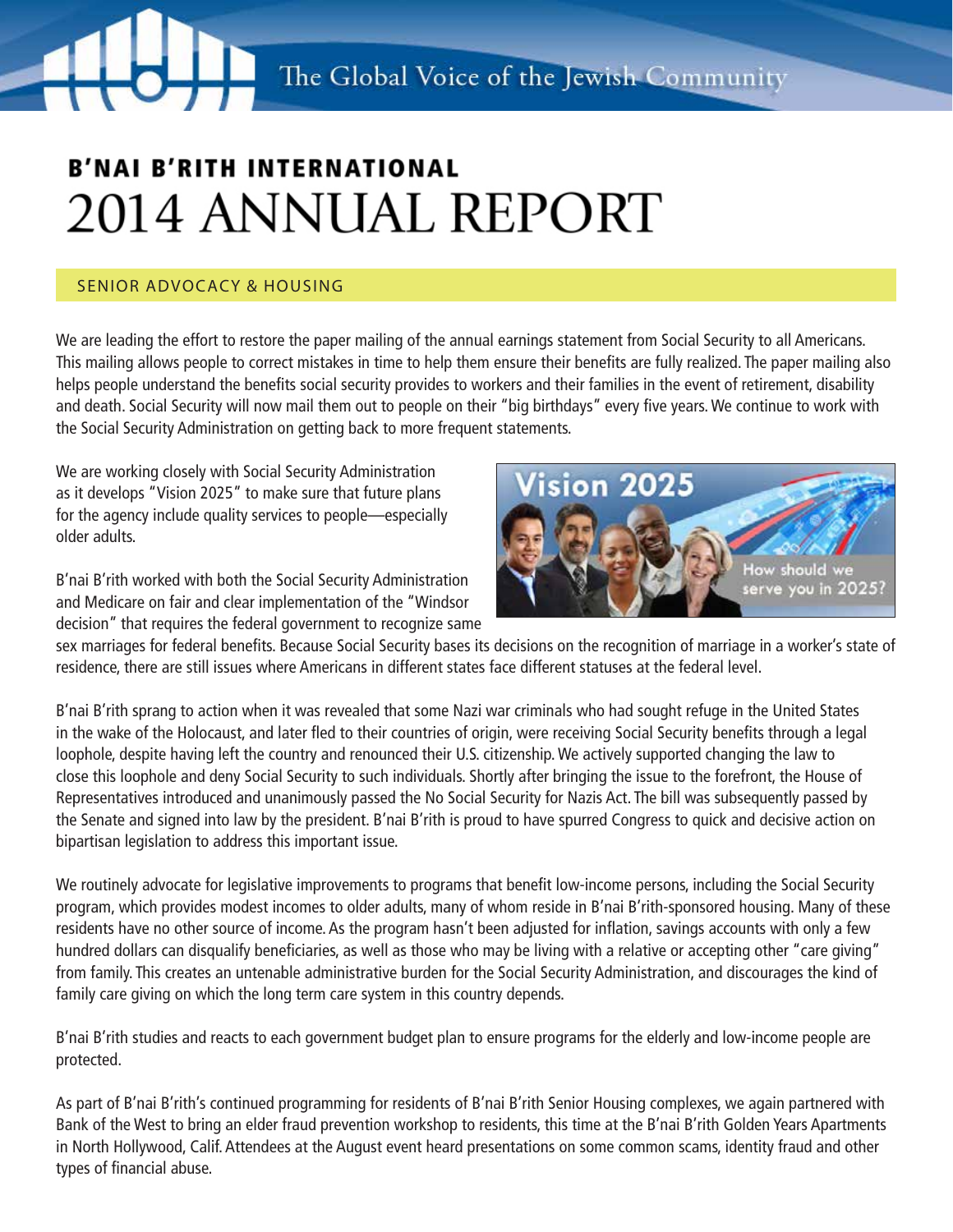### Helping Communities & disaster relief

Helping those in need after a disaster is one of our core commitments, something we have been doing since the mid-1800s.

During the summer and fall, we created disaster preparedness kits that were delivered to Sam J. Stone B'nai B'rith Covenant Apartments in Peoria, Ill. We also packed kits for Levi Towers, B'nai B'rith's senior housing facility in Hot Springs, Ark., as part of the annual senior housing conference.

In July, we opened our Israel Emergency Fund to assist during Operation Protective Edge, Israel's defensive maneuvers against relentless Hamas rocket attacks.



Through this fund, B'nai B'rith supported the residents of Sderot, Israel. Located just one mile outside Gaza, Sderot is in the direct line of fire for Hamas rockets.

With just seconds of warning to flee to a safe shelter when Hamas launches its rockets, the scars of those in this community are deep.



The fund contributed to the Gvanim Association for Education and Community Involvement, which helps support the Sderot municipality. Our donations supported a respite weekend for those working around the clock to keep their city running.

In the fall, we opened a disaster relief fund to support our partner IsraAID as it organized teams to combat Ebola in West Africa. These teams provide assistance in educating the local population about disease transmission and also dealing with the social issues that are impacting the community due to the crisis.

Our dedicated volunteers posted close to 100,000 service hours in 2014.

Communities around the country continue to bring service programs to their community. Our devoted volunteers bring food daily to children in need at schools and shelters through the B'nai B'rith Bagel Brigade in the Los Angeles area.

Volunteers deliver food for various Jewish holidays via Project H.O.P.E. (Help Our People Everywhere) that serve the poor and elderly in their community. These programs also include clothing and household items collection campaigns.

The Pinch-Hitter program and Operation Brotherhood find B'nai B'rith volunteers lending a hand at hospitals and community centers to help Christians take time off from work on Christmas day.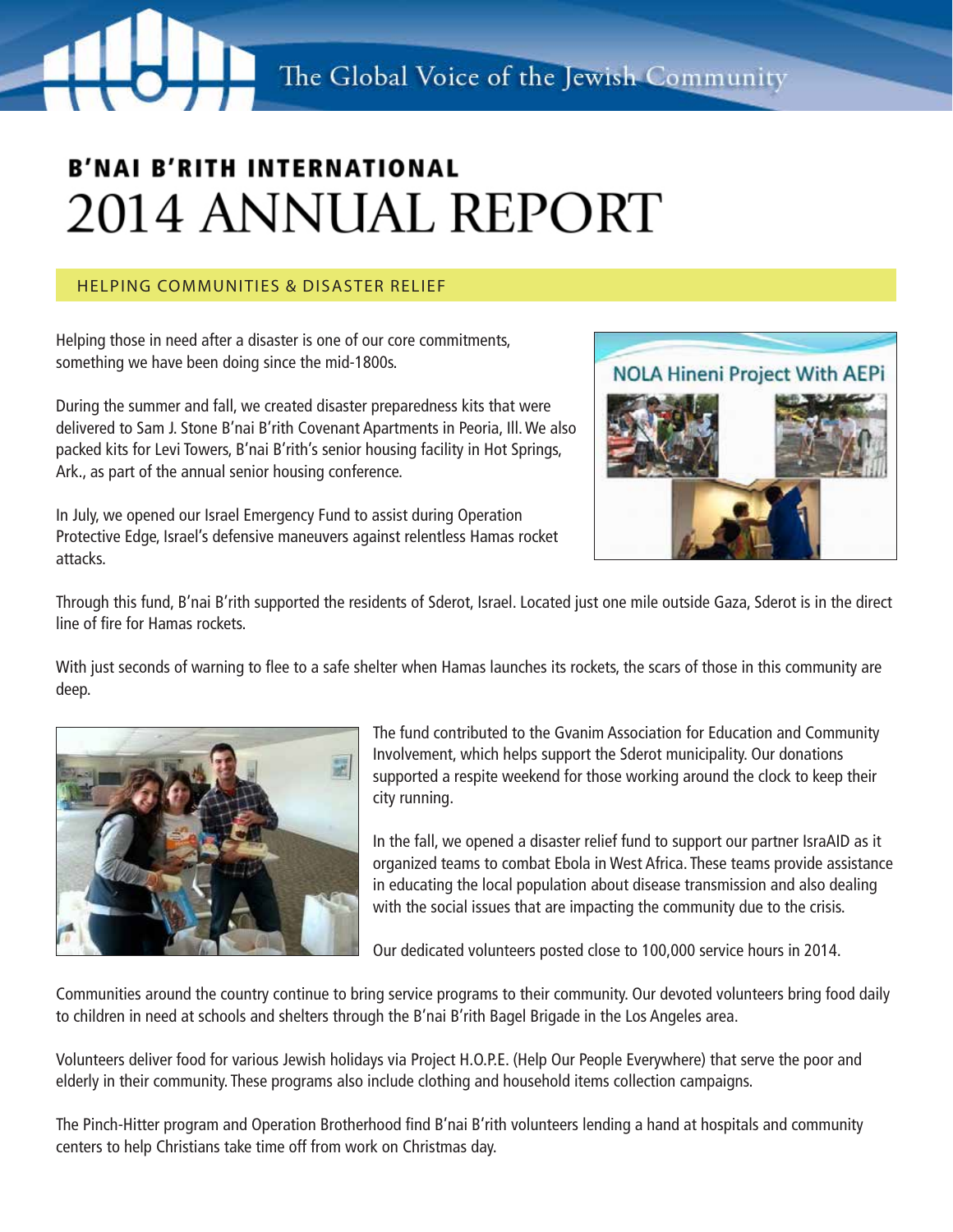### Helping Communities & disaster relief

B'nai B'rith Great Lakes Region launched a college scholarship program to provide a local resource for students in their community looking for financial assistance with the high cost of college tuition. The fund grants scholarships to high school seniors in Michigan.

The 32nd annual Great Lakes Golf Classic raised funds to benefit and strengthen B'nai B'rith programs.

In Texas, B'nai B'rith hosted a talk featuring a Holocaust survivor. Some 700 people turned out in Austin to hear his story while Georgetown, Texas, residents learned about B'nai B'rith's history in Cuba and our Cuban Jewish Relief Project.

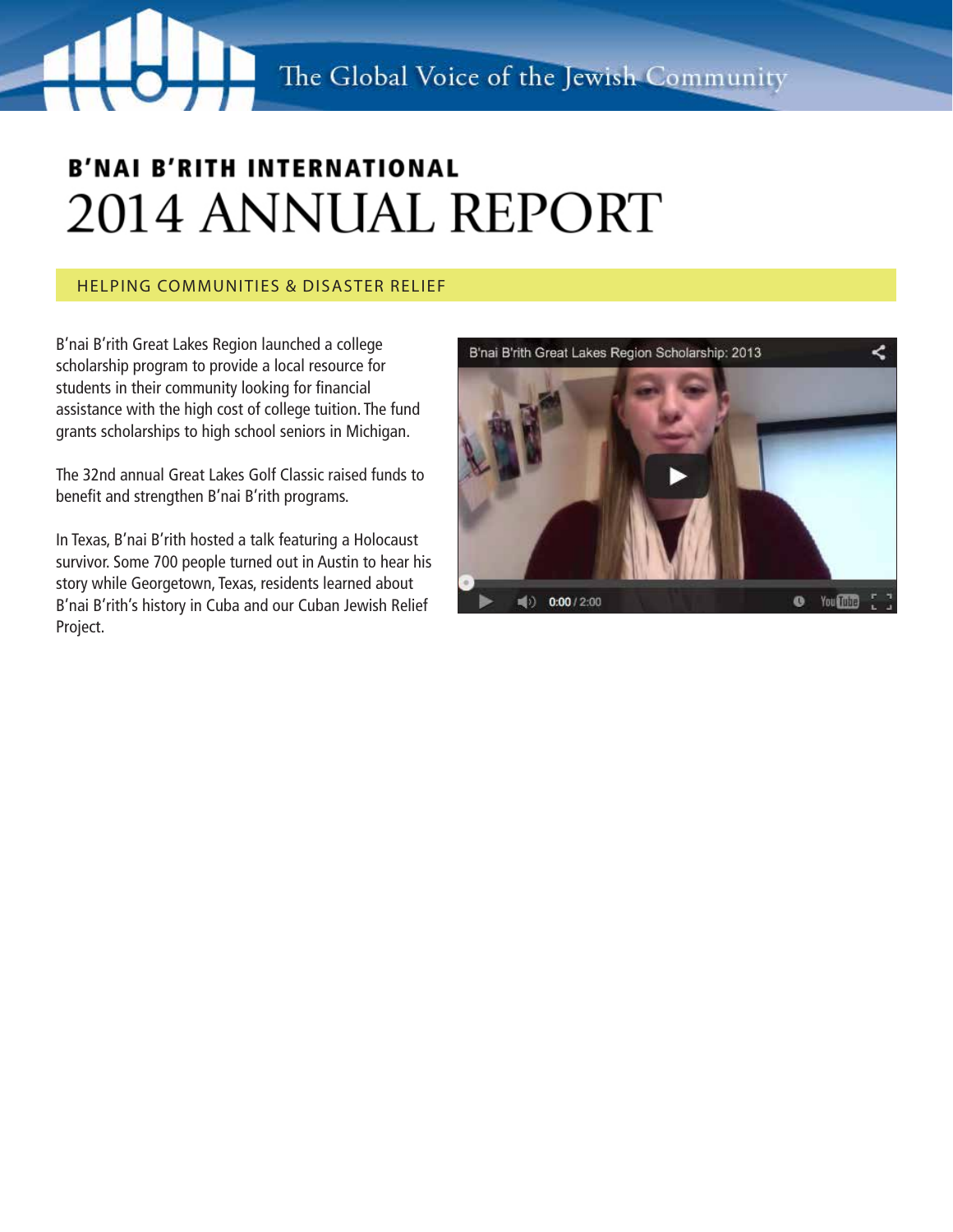### YOUNG LEADERSHIP IN ACTION

B'nai B'rith is focusing attention on the next generation of Jewish leaders. In May, we encountered many future leaders at the inaugural B'nai B'rith Young Leadership Conference in Boston, headlined Social Responsibility: Does Being Jewish Matter? With spirited conversation and a free exchange of ideas, we are pleased to say the future of Jewish commitment and philanthropy looks bright. The young leaders we are cultivating are enthusiastic, socially aware and committed to making a difference in the Jewish world and for Israel. We had attendees from three countries and 13 states—proving that our internationality is attractive to young leaders.



The Young Leadership Network expanded its community presence with the creation of a Los Angeles group, with activities including social programming, community service and networking opportunities with other community groups. Our Young Leadership Network now includes groups in Chicago, Denver, Washington, D.C., New York and New Jersey. A group was launched in Florida in November and a group in Detroit is in development.



The Young Leadership Network adopted a national campaign to provide child activity kits for children in shelters in Israel. This was part of the Mitzvah programming for the community groups, and the kits were given to Israeli municipalities for the shelters that are used during Hamas rocket attacks.

An online gathering of young leaders from around the world met in November to discuss issues facing Israel today. Participants also heard from a young B'nai B'rith leader who took part in the summer's solidarity mission to Israel, where young leaders from Europe went to show support for Israel during the defensive war in Gaza.

Our partnership with Jewish fraternity Alpha Epsilon Pi (AEPi) continues to be strong. AEPi has proven a solid and reliable friend in many ways.

During the summer, B'nai B'rith provided a community service project for the delegates to AEPi's International Convention in Toronto. Participants in Hineni and civics programs joined senior citizens who attend programs at B'nai Brith Canada's Senior Center for lunch and a game of Bingo.

B'nai B'rith was honored by AEPi at its convention with a five-year, \$100,000 grant to be used for our disaster relief efforts and our steadfast support for Israel.

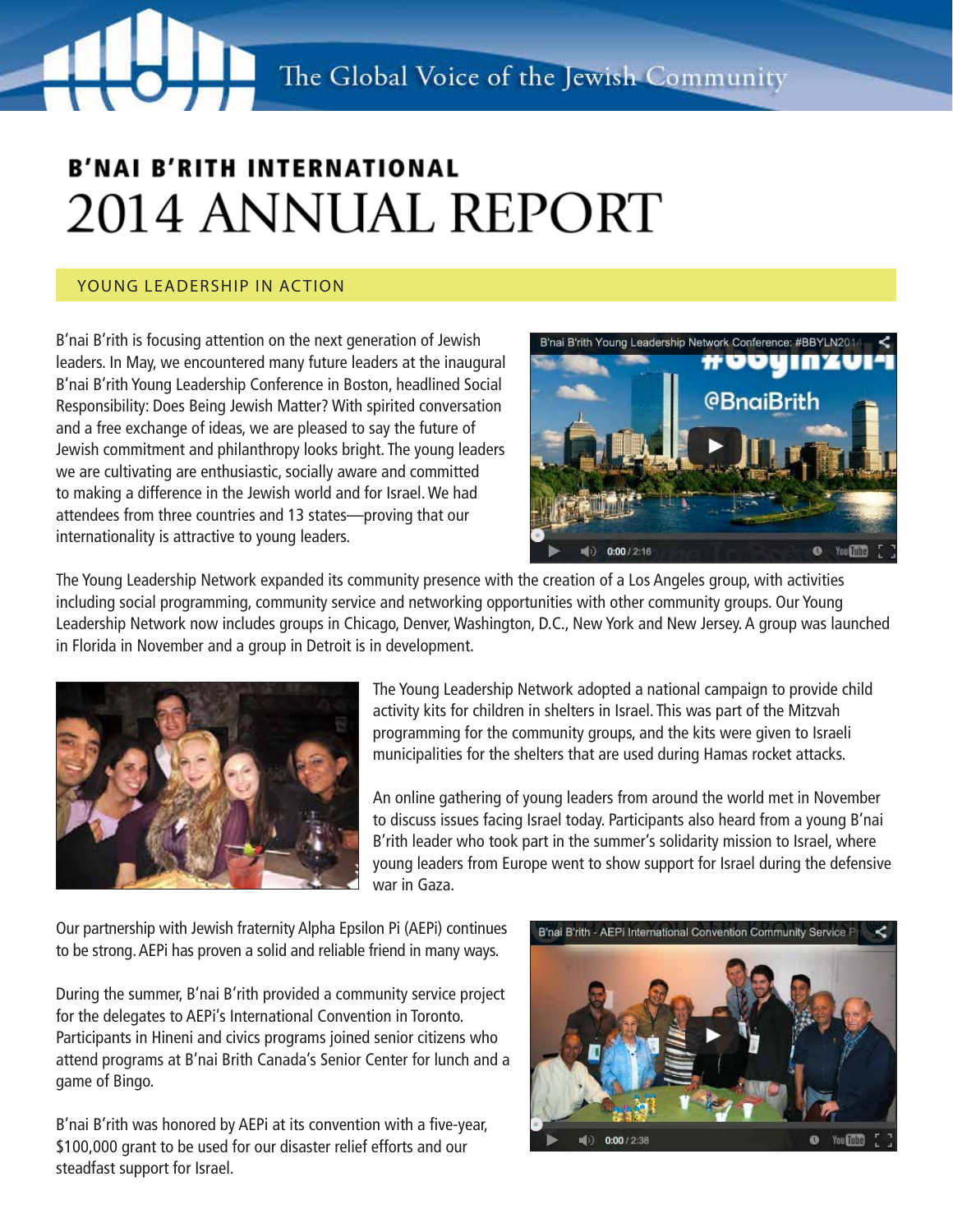#### Remembering & Honoring the Past

Ensuring Holocaust remembrance is an important objective of B'nai B'rith International. We learn, we teach and we remember.

As we have done for the last quarter century, we again observed Holocaust Remembrance Day with the annual program "Unto Every Person There is a Name." B'nai B'rith is the official North American sponsor of the program under the auspices of Yad Vashem, Israel's official Holocaust Museum and research center in Jerusalem. Participants in communities across the United States read the names of the victims of the Shoah in public spaces, in cooperation with synagogues and Jewish Community Centers.



We also commemorate the Holocaust with our partner Alpha Epsilon Pi (AEPi), the Jewish fraternity, by participating in the "We Walk to Remember" program, now on 130 college campuses. College students walk silently across campus and then read Holocaust victim names aloud.

B'nai B'rith is at the forefront of Holocaust restitution efforts across Europe. We are a founding member of the World Jewish Restitution Organization (WJRO) and we continue to work with an array of governments and organizations to secure reparations for Holocaust survivors and their families. In December, B'nai B'rith was represented at a U.S. State Department signing of a pact that will make available \$60 million in French government funds. The money will be distributed by the U.S. government to victims or heirs of victims who were transported from France to concentration camps by the National Society of French Railways (SNCF).

B'nai B'rith Latin America organized community-wide Holocaust Remembrance Day programs in such places as Chile, Costa Rica, Mexico and Panama.

In November, B'nai B'rith Latin America continued its commemoration of the Night of Broken Glass, traditionally seen as the beginning of the Holocaust. On Nov. 9 and 10, 1938 in Germany and Austria, at least 96 Jews were killed, more than 1,000 synagogues were set on fire, nearly 7,500 Jewish-owned businesses were destroyed and countless homes, libraries and community centers were looted. Events were held in Argentina, Chile, Costa Rica, Cuba, Paraguay, Uruguay and Venezuela.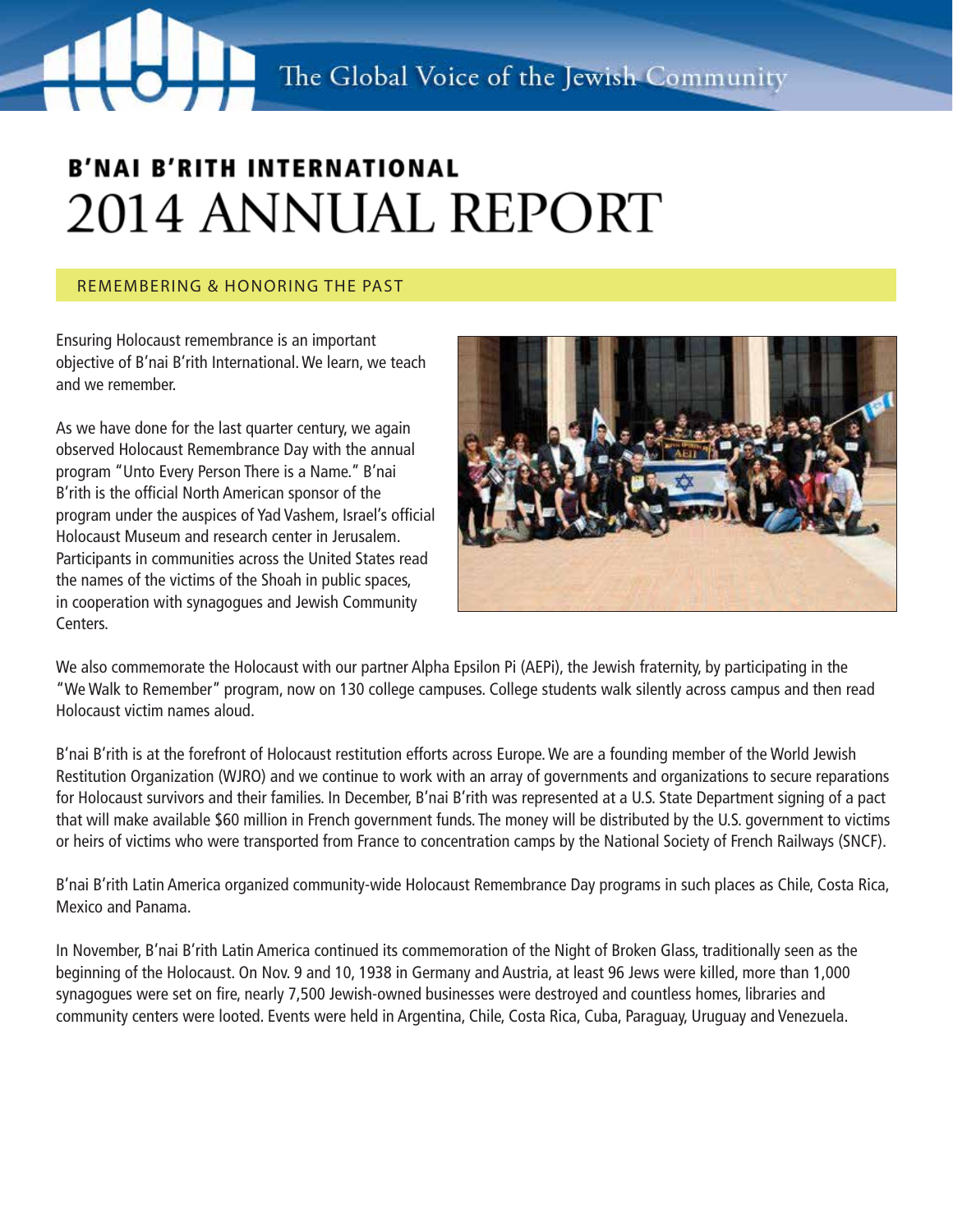The Global Voice of the Jewish Community

# **B'NAI B'RITH INTERNATIONAL** 2014 ANNUAL REPORT

### CELEBRATING DIVERSITY

B'nai B'rith International

Diverse Minds Youth Writing Challenge

In its eighth year, the Diverse Minds Youth Writing Challenge was again offered to high school students in New York City (supported by the NYSE Foundation and Bank of Tokyo) and in the Washington, D.C., metro area (supported by Pepco). In addition, we added two new regions: Delmarva (Delaware and parts of Maryland, supported by Delmarva Power) and southern New Jersey (supported by Atlantic City Electric).

The four winning books are unique and engaging vehicles for sharing concepts of diversity and stories of tolerance, and are all available for a free download on the iTunes bookstore, or as a PDF on the B'nai B'rith website. Four thousand copies of the books are currently being

donated to public libraries, elementary schools and community organizations in those areas. B'nai B'rith also donates books to the TODAY Show's annual toy drive. To date, the Diverse Minds contest has published 24 books and awarded more than \$200,000 in college scholarships and grants.



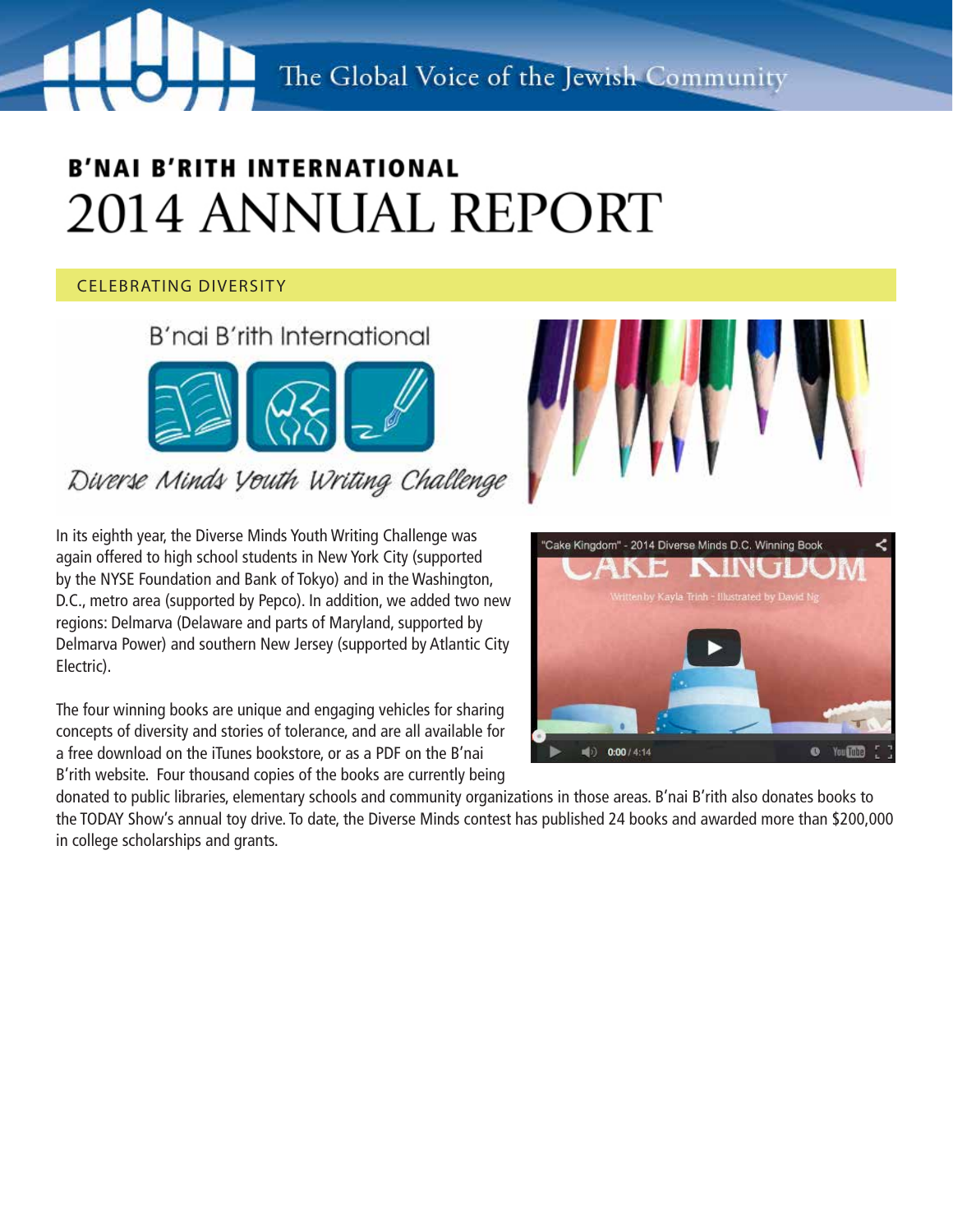### $CONNETING = SOLAI + TRADITIONAI + PFRSONAI$



We are in touch: online, on paper and in person.

Our social media reach continues to expand. More than 24,000 people around the world follow us on Facebook. More than 10,000 follow us on Twitter. We post unique historic photos to Pinterest that demonstrate our longevity and historic undertakings.

These platforms amplify our message to a broader audience. In the past few years, we have grown exponentially to reach these levels.

Social media has become an integral part of life for much of the world. Unfortunately, we have seen how it also is used to spread messages of hate and intolerance. Anti-Semitic and anti-Israel pages abound on sites such as Facebook.

We are working regularly to remove them. Our "Erase Hate Speech" program is off to a solid start, with more than 70 offensive pages reported and nearly 40 removed. In the fall, we met with Facebook's top executive on global policy management to express our concerns and frustrations, and to get assurances that Facebook does take hate pages seriously. This meeting has provided us with a direct link to a top Facebook executive.



We also get our message out through more traditional means. People all over the world have learned B'nai B'rith's point of view through the publication of numerous op-eds and letters. This fall we had an op-ed in the New York Times urging the United Nations to include Yom Kippur as a holiday on its calendar alongside Christian and Muslim holidays. This op-ed then sparked news stories of the quest to declare Yom Kippur a holiday at the world body.

Other op-eds and letters to the editor have appeared in the Chicago Tribune, The Washington Post, the Jerusalem Post, Fox News, the Times of Israel and Algemeiner. We also appear weekly in JAI in Uruguay.



B'nai B'rith Magazine continues to offer unique and inspiring stories you can't find anyplace else. Our award-winning magazine has brought attention to some of the most thought-provoking topics of the day. This year alone, we presented a deeply nuanced understanding of the Pew Research Center's data on Jewish Life in America, visited a vibrant and bustling market in Israel, delved into some of the problems with the Iraqi Jewish Archives and analyzed the ongoing effort to secure restitution for Holocaust survivors. Our magazine continues to offer insightful analysis that can't be found anyplace else, as we have since the magazine launched in 1886.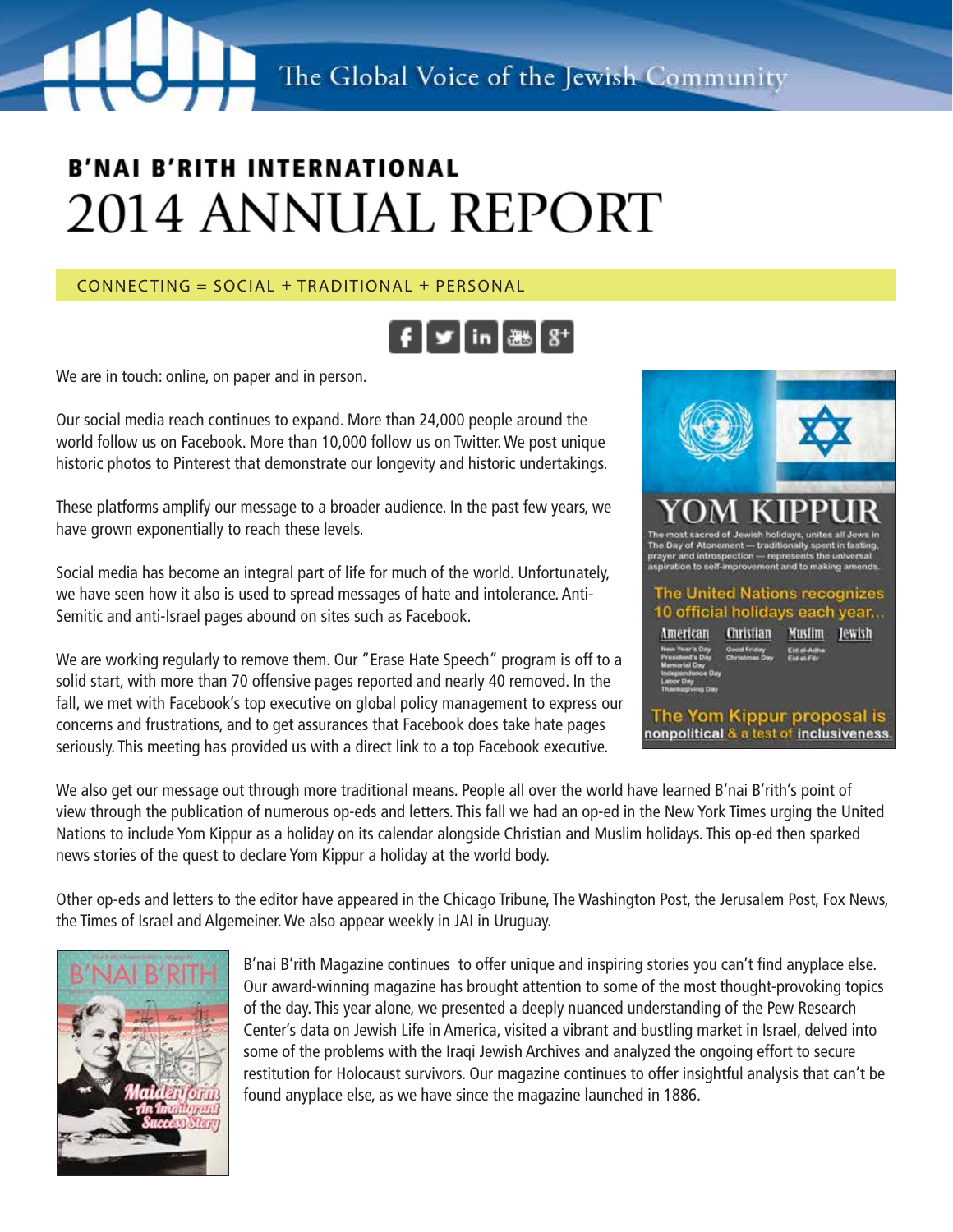#### CONNECTing = Social + Traditional + Personal

#### Tribute Dinners/Awards

B'nai B'rith recognized the accomplishments of key community and corporate leaders from around the world in tributes and award ceremonies designed to highlight their good works at the community and global levels. We honor these exceptional individuals and companies for their community service, dedicated leadership and commitment to improving the lives of the individuals they serve.

#### Highlights from this year:

Western Digital and its President and CEO Steve Milligan received the Distinguished Achievement Award in Los Angeles. The keynote speaker was Carlos Gutierrez, former U.S. secretary of commerce.

After more than three decades of bestowing the Healthcare Award, this year was one of the most successful Healthcare events to date, honoring Rich Umbdenstock, president and CEO of the American Hospital Association.

The B'nai B'rith Distinguished Humanitarian Award was presented to Joseph Harari and his brothers, Morris, Sion and Raymond at an event in Panama City in conjunction with the International Policy Forum and featured the president of Panama and various Panamanian dignitaries and political officials as honored guests.

The National Basketball Association's Brooklyn Nets basketball team, its CEO Brett Yormark and the team's arena, the Barclays Center, earned the B'nai B'rith Distinguished Achievement Award. Guests included Sarah Kustok, on-air reporter for YES Network; Michael Yormark, president of Roc Nation; Daniel Jacobs, professional boxer; and Kevin Garnett, Nets all-star player.

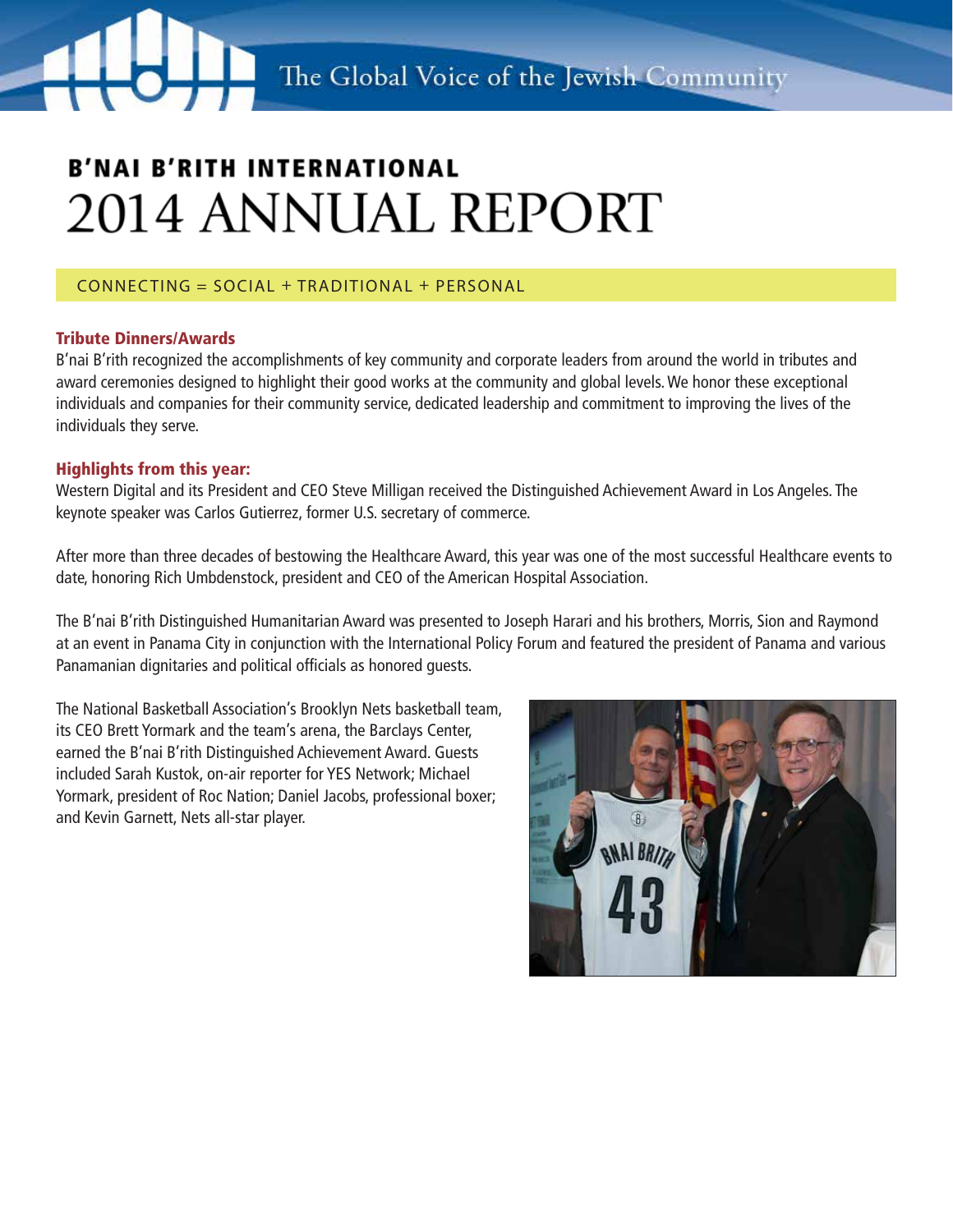The Global Voice of the Jewish Community

### **B'NAI B'RITH INTERNATIONAL** 2014 ANNUAL REPORT

#### FINANCIAL

### Summary of Consolidated Statements of Activities Fiscal Year 2014

For the Twelve Months Ending June 30, 2014 (Thousands of Dollars)

| <b>SUPPORT AND REVENUE</b>          |         |
|-------------------------------------|---------|
| Contributions and other support     | \$6,554 |
| Member dues                         | 635     |
| Camp revenues                       | 1,288   |
| Other program revenues              | 432     |
| Investment income                   | 1,677   |
| Other revenue                       | 2,623   |
| <b>TOTAL SUPPORT AND REVENUE</b>    | 13,209  |
| <b>EXPENSES</b>                     |         |
| <b>Program Services</b>             |         |
| Community involvement               | 1,074   |
| Public advocacy                     | 1,620   |
| Senior housing and services         | 606     |
| Humanitarian assistance             | 1,482   |
| Jewish continuity                   | 3,667   |
| <b>Total Program Services</b>       | 8,449   |
|                                     |         |
| <b>Total Management and General</b> | 2,034   |
| <b>Fundraising Expenses</b>         | 1,965   |
| <b>TOTAL EXPENSES</b>               | 12,448  |
| <b>CHANGE IN NET ASSETS</b>         | 761     |

The audited report is available by request from the Department of Donor Development, 2020 K Street, NW, 7th Floor, Washington, DC 20006; e-mail fundraising@bnaibrith.org.

TOTAL END OF YEAR NET ASSETS 9,197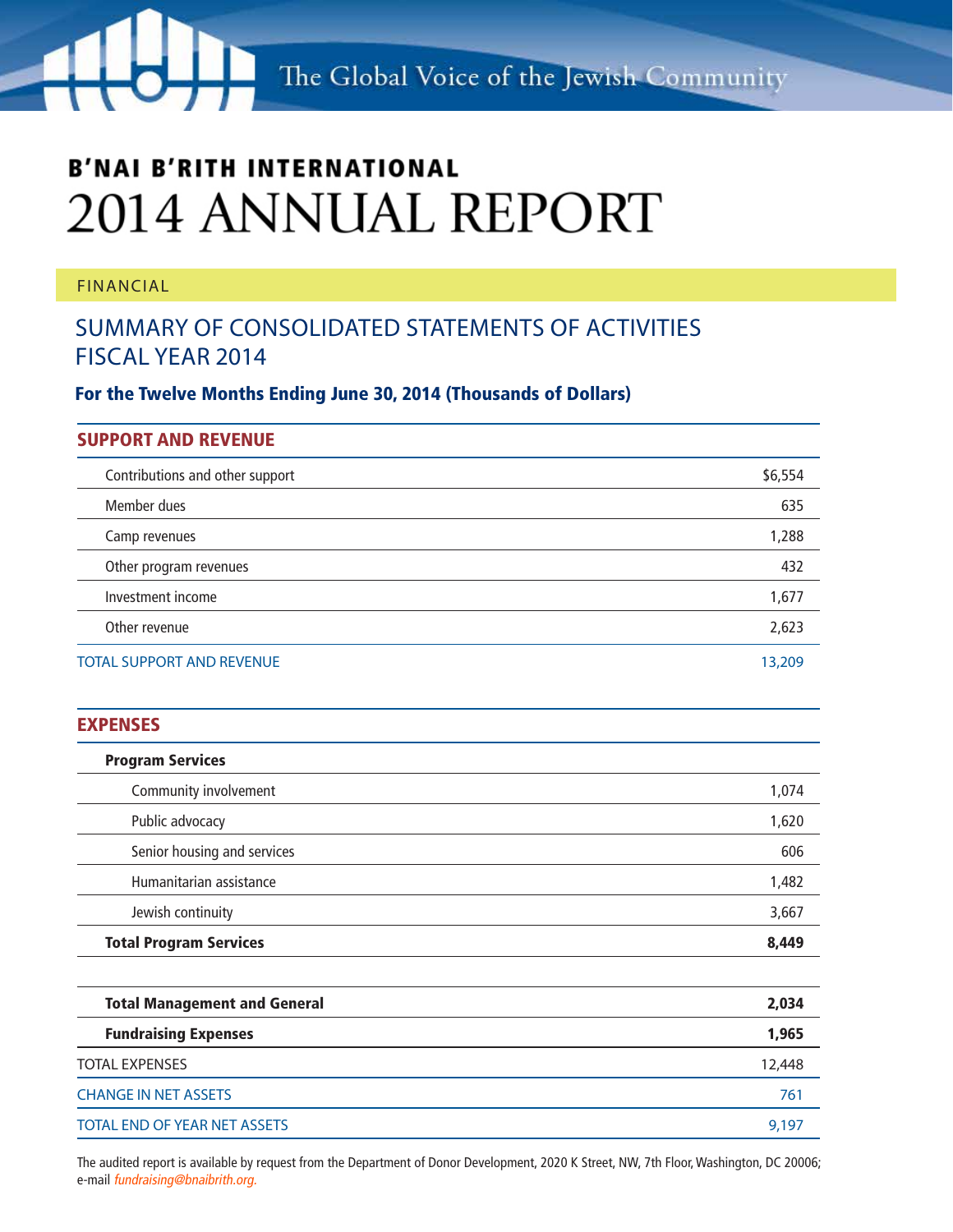#### EXECUTIVE BOARD OF DIRECTORS / BOARD OF GOVERNORS

### B'NAI B'RITH INTERNATIONAL EXECUTIVE Board of Directors

SENIOR OFFICERS PRESIDENT **Allan J. Jacobs,** Lake Forest, Illinois

CHAIRMAN OF THE EXECUTIVE **Gary P. Saltzman,** Centennial, Colorado

#### SENIOR VICE PRESIDENTS

**Ira Bartfield,** Arlington, Virginia **Leon Birbragher,** Bogota, Colombia **Daniel Citone,** Rome, Italy **Haim Katz,** Jerusalem, Israel **Charles O. Kaufman,** Austin, Texas **Rosalind Klein,** Northridge, California

TREASURER **Seth J. Riklin,** Sugar Land, Texas

EXECUTIVE VICE PRESIDENT AND CEO **Daniel S. Mariaschin,** Washington, D.C.

#### HONORARY PRESIDENTS

**Tommy P. Baer,** Richmond, Virginia **Richard. D. Heideman,** Washington, D.C. **Joel S. Kaplan,** Rockville Centre, New York **Gerald Kraft,** Indianapolis, Indiana **Seymour D. Reich,** New York, New York **Kent E. Schiner,** Baltimore, Maryland **Moishe Smith,** Ottawa, Ontario, Canada

**Arline P. Bittker,** Orchard Lake, Michigan **Nancy A. Braun,** Farmington Hills, Michigan **Leon Cohen,** Santiago, Chile **Eric T. Engelmayer,** Luxembourg City, Luxembourg **Robert S. Golden,** Newton, Massachusetts **Ted Greenfield,** Montreal, Quebec, Canada **Joseph E. Harari,** Panama, Republic of Panama **Dr. Yves-Victor Kamami,** Paris, France **Robert S. Kaufman,** Wheeling, Illinois **Shel Marcus,** Morton Grove, Illinois **Bruce Pascal,** North Potomac, Maryland **William K. Peirez,** Great Neck, New York **Joelle Perelberg,** Gattieres, France **Peter A. Perlman,** West Bloomfield, Michigan **John R. Rofel,** West Bloomfield, Michigan **Rebecca Saltzman,** North Bethesda, Maryland **Harold Shulman,** New York, New York **Marvin M. Siflinger,** Framingham, Massachusetts **Irving Silver,** Mobile, Alabama **Dr. Steven I. Smiga,** Pittsburgh, Pennsylvania **Robert B. Spitzer,** Mercer Island, Washington **Jorge Stainfeld,** Montevideo, Uruguay **Harold I. Steinberg,** Germantown, Tennessee **Stephen B. Stern,** Annapolis, Maryland **Matthew Waas,** Arlington, Virginia **Jacobo Wolkowicz,** Montevideo, Uruguay **Lila Zorn,** West Bloomfield, Michigan **Stephen B. Zorn,** West Bloomfield, Michigan **Gwen Zuares,** Washington, D.C.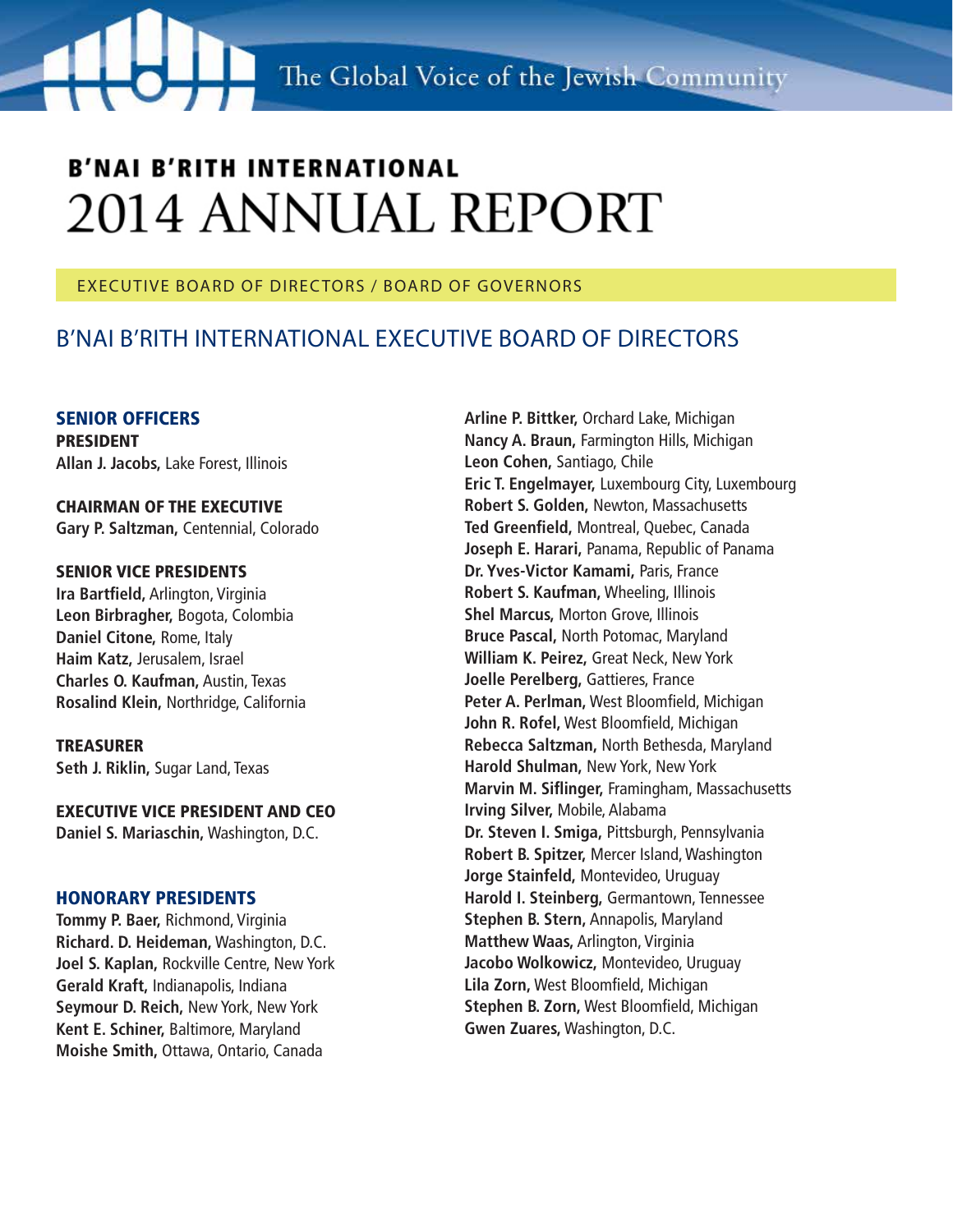#### EXECUTIVE BOARD OF DIRECTORS / BOARD OF GOVERNORS

### B'NAI B'RITH INTERNATIONAL BOARD OF GOVERNORS

As of December 31, 2014

**Ricardo M. Abraham,** Asuncion, Paraguay **Valerie Achache,** Brussels, Belgium **Brad Adolph,** Hawthorn Woods, Illinois **James Altman,** Killara, NSW, Australia **Narciso Attia,** Quito, Ecuador **Rafy Attie,** Panama, Republic of Panama **Ramy Attie,** Panama, Republic of Panama **Yvonne Attie,** Paitilla, Republic of Panama **Tommy P. Baer,** Richmond, Virginia **Ira Bartfield,** Arlington, Virginia **Irene de Belozercovsky,** Caracas, Venezuela **William Berger,** Denver, Colorado **Leon Birbragher,** Bogota, Colombia **Eric Bissell,** Montreal, Quebec, Canada **Arline P. Bittker,** Orchard Lake, Michigan **Eric M. Book,** Woodland Hills, California **Andrew S. Borans,** Indianapolis, Indiana **William B. Bram**, New York, New York **Nancy A. Braun,** Farmington Hills, Michigan **Barbara L. Brenman,** Alexandria, Virginia **Marcelo Burman,** San Jose, Costa Rica **Susan Chalon de Nesis**, Buenos Aires, Argentina **Robert H. Chicotsky,** Fort Worth, Texas **Harvey Chyette,** Cincinnati, Ohio **Dr. Sidney M. Clearfield,** Delray Beach, Florida **Leon Cohen,** Santiago, Chile **Stanley G. Cohen,** Pittsburgh, Pennsylvania **Stewart S. Cohen,** London, England **Karen Cooper,** Livingston, New Jersey **Stuart B. Cooper,** Livingston, New Jersey **Barry Curtiss-Lusher,** New York, New York **Serge Dahan,** Neuilly Sur Seine, France **Bernardo Edelman,** Buenos Aires, Argentina **Eric T. Engelmayer,** Luxembourg City, Luxembourg **Sammy Eppel,** Caracas, Venezuela **Jay S. Feldman,** Chevy Chase, Maryland

**Ted M. Felix,** Little Falls, New Jersey **Emma Finkelstein,** Santiago, Chile **Hernan Fischman,** Santiago, Chile **Jack Fleischman,** Asuncion, Paraguay **Paolo Foa,** Milan, Italy **Marlene Z. Franklin,** Dallas, Texas **Amanda Freedman,** Toronto, Ontario, Canada J**ulio Froimovich,** Santiago, Chile **Luis Gaj,** Sao Paulo, Brazil **Michael Gellman,** Potomac, Maryland **Dr. Leon Genesove,** Thornhill, ON, Canada **Isaac Gilinski,** Bal Harbour, Florida **Dennis W. Glick,** Huntingdon Valley, Pennsylvania **Oscar I. Goldberg,** Saint Louis, Missouri **Kurt Goldberger,** Oakland, California **Margarete Goldberger,** Oakland, California **Irving Golden,** San Rafael, California, z"l **Robert S. Golden,** Newton, Massachusetts **Abraham Goldstein,** Sao Paulo. Brazil **David C. Goldstein,** Minneapolis, Minnesota **Dennis Goldstein,** Bellevue, Washington **Ted Greenfield,** Montreal, Quebec, Canada **Dr. Jules Grosswald,** Boca Raton, Florida **Matilde Groisman Gus,** Porto Alegre, Brazil **Pedro Gus,** Porto Alegre, Brazil **Joseph E. Harari,** Panama, Republic of Panama **Richard D. Heideman,** Washington, D.C. **Denis Herrnstadt,** Montevideo, Uruguay **Ricardo Holzer,** Panama, Republic of Panama **Dr. Steven Horowitz,** Flossmoor, Illinois **Abraham Huli,** Rishon Lezion, Israel **Jose Iacobescu,** Bucharest, Romania **Allan J. Jacobs,** Lake Forest, Illinois **Jerold Jacobs,** Rockville, Maryland **Jacques Jacubert,** Noisy-le-Grand, France **Gary V. Javitch,** Omaha, Nebraska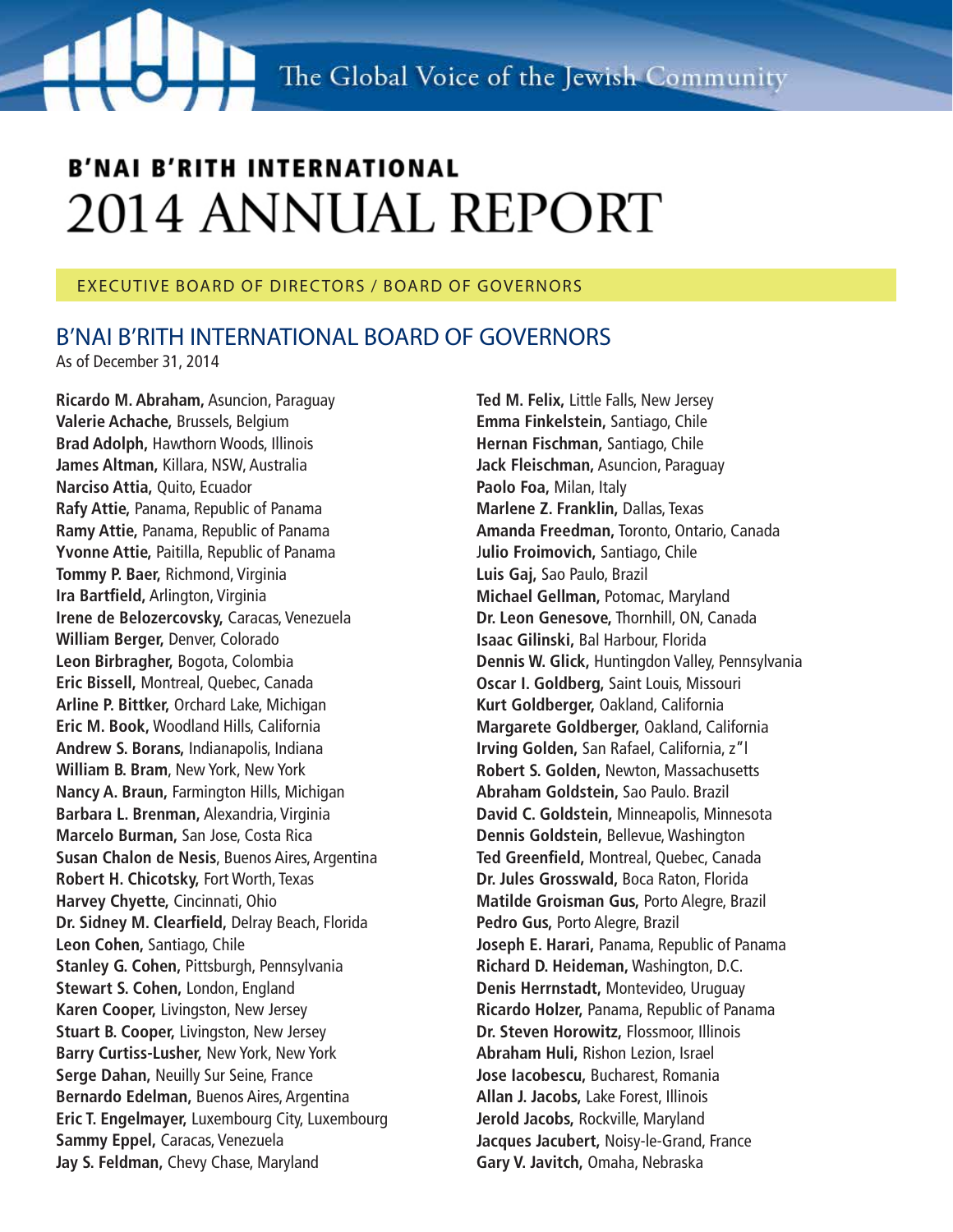#### EXECUTIVE BOARD OF DIRECTORS / BOARD OF GOVERNORS

### B'NAI B'RITH INTERNATIONAL BOARD OF GOVERNORS

As of December 31, 2014

**Enrique Jinchuk,** Montevideo, Uruguay **Mark E. Joseph,** Northridge, California **Dr. Yves Victor Kamami,** Paris, France **Joel S. Kaplan,** Rockville Centre, New York **Haim V. Katz,** Jerusalem, Israel **Charles O. Kaufman,** Austin, Texas **Robert S. Kaufman,** Wheeling, Illinois **Rolf D. Kemper,** Asuncion, Paraguay **Philip Kershner,** Baltimore, Maryland **Marshall Klein,** Monroe Township, New Jersey **Rosalind Klein,** Northridge, California **Eduardo Klestorny,** Montevideo, Uruguay **Gerald Kraft**, Indianapolis, Indiana **Tomas Kraus,** Prague, Czech Republic **Hans Kychenthal,** Santiago, Chile **Ursula Kychenthal,** Santiago, Chile **Deborah A. Lakin,** Framingham, Massachusetts **Larry C. Leider,** Brampton, Ontario, Canada **Rene Levy Maduro,** Willemstad, Curacao **Jorge Loeff,** Montevideo, Uruguay **Yoram Luft,** Mt. Carmel, Haifa, Israel **Shel Marcus,** Morton Grove, Illinois **Daniel S. Mariaschin,** Washington, D.C. **Les Markowitz,** Johannesburg, South Africa **Anna Marks,** Darling Point, NSW, Australia **Itzchak Mayer,** Jerusalem, Israel **Wayne J. Meisels,** Nashville, Tennessee **Hank Meyer,** Sunrise, Florida **Harold N. Miller,** Orange, Connecticut **Benton S. Mirman,** Silver Spring, Maryland **Harold A. Mitchell,** East Norwich, New York **Abraham Mizrachi,** Panama, Republic of Panama **David Mizrachi,** Panama, Republic of Panama **Alan H. Morgan,** Sugar Land, Texas **Lynell Morris,** Dresher, Pennsylvania **Richard Morris,** Dresher, Pennsylvania

**Michael Nathan,** Ganei Tikva, Israel **Stuart Novick,** Troy, Michigan **Roberto Nul,** Buenos Aires, Argentina **Edwige Ouaknine,** Levallois Perret, France **Bruce Pascal,** North Potomac, Maryland **William K. Peirez,** Great Neck, New York **Adrienne Perch,** Bentleigh, Victoria, Australia **Joelle Perelberg,** Gattieres, France **Sam Perlen,** Nashville, Tennessee **Peter A. Perlman,** West Bloomfield, Michigan **Arthur J. Recht,** Weirton, West Virginia **Jacob Reckess,** Poughkeepsie, New York **John P. Reeves,** London, England **Seymour D. Reich,** New York, New York **Seth J. Riklin,** Sugar Land, Texas **John R. Rofel,** West Bloomfield, Michigan **Jeffrey S. Ross,** Kirkland, Washington **Mark Ross,** Springfield, New Jersey **Steven B. Rotenberg,** Farmington Hills, Michigan **Sid Roth,** Novi, Michigan **Howard Rothman,** Largo, Florida **Gary P. Saltzman,** Centennial, Colorado **Rebecca Saltzman,** North Bethesda, Maryland **Stephen R. Satisky,** Fayetteville, North Carolina **Kent E. Schiner,** Baltimore, Maryland **Daniel M. Schydlowsky,** Lima, Peru **Morris Segal,** Montevideo, Uruguay **Zelmar B. Shrell,** Minnetonka, Minnesota **Harold Shulman,** New Rochelle, New York **Murray H. Shusterman,** Philadelphia, Pennsylvania **Marvin M. Siflinger,** Framingham, Massachusetts **Irving Silver,** Mobile, Alabama **Dr. Steven I. Smiga,** Pittsburgh, Pennsylvania **Moishe Smith,** Ottawa, Ontario, Canada **Dan Sommer,** Frankfurt, Germany **Mark B. Sperling,** Crown Point, Indiana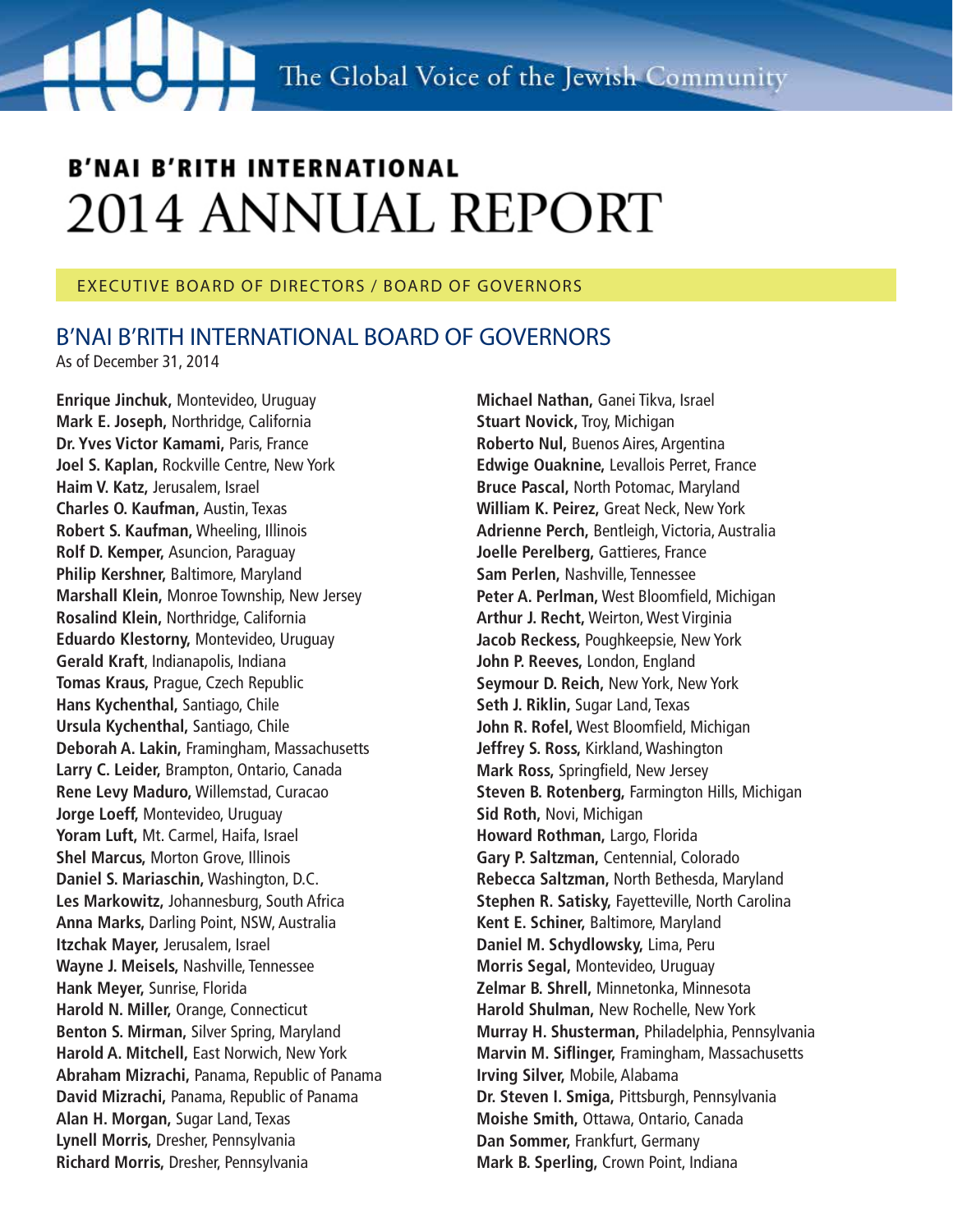#### EXECUTIVE BOARD OF DIRECTORS / BOARD OF GOVERNORS

### B'NAI B'RITH INTERNATIONAL BOARD OF GOVERNORS

As of December 31, 2014

**Robert B. Spitzer,** Mercer Island, Washington **Dr. Daniel Sporn,** Buenos Aires, Argentina **Jorge Stainfeld,** Montevideo, Uruguay **Harold I. Steinberg,** Germantown, Tennessee **Stephen Stern,** Annapolis, Maryland **Robert G. Sugarman,** New York, New York **Eve Swabe,** North Harrow, England, UK **Dan Tartakovski,** Mexico City, Mexico **Ted Toback,** Chatsworth, California **Morris Tobias,** Ripponlea, Victoria, Australia **Gisele Kusniec Valdstein,** Sao Paulo, Brazil **Erika Van Gelder,** Amsterdam, The Netherlands **Jack S. Ventura,** Silver Spring, Maryland **Matthew Waas,** Arlington, Virginia

**Victor Wagner,** Vienna, Austria **Eduardo Weinstein,** Montevideo, Uruguay **Mario Isidoro Wilhelm,** Buenos Aires, Argentina **Jacobo Wolkowicz,** Montevideo, Uruguay **Larry L. Wymor,** Pepper Pike, Ohio **Phillip Zagon,** Northbrook, Illinois **Vladimir Zelezny,** Prague, Czech Republic **Aubrey Zidenberg,** Richmond Hill, Ontario, Canada **Susana Zolkwer,** Montevideo, Uruguay **Lila Zorn,** West Bloomfield, Michigan **Stephen B. Zorn,** West Bloomfield, Michigan **Gwen Zuares,** Washington, D.C. **Isaac Elias Zviklich,** Buenos Aires, Argentina **Witold Zyss,** Paris, France